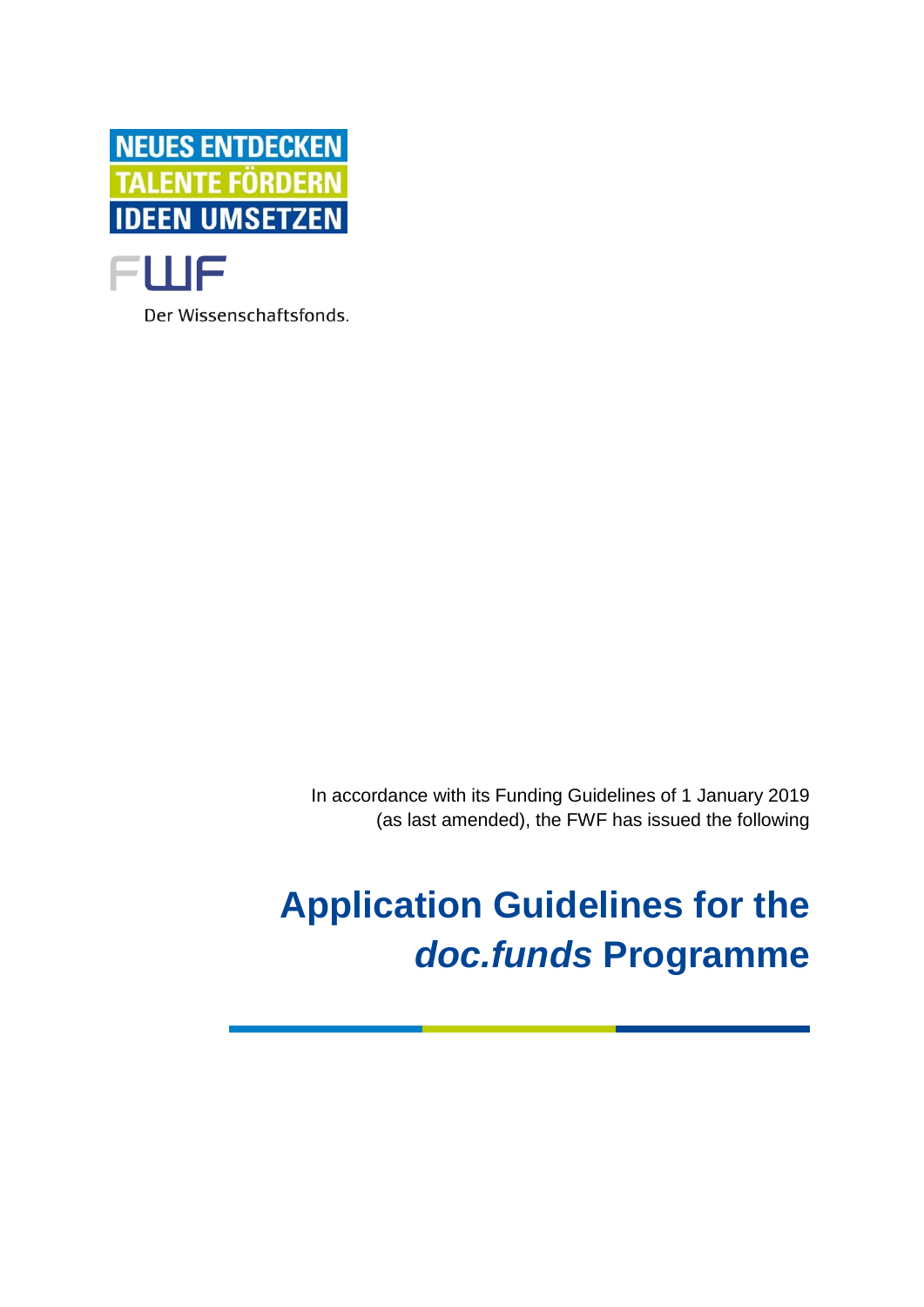

# **Table of contents**

| 1 <sub>1</sub> |      |                                                                            |                                                                             |  |  |
|----------------|------|----------------------------------------------------------------------------|-----------------------------------------------------------------------------|--|--|
|                | 1.1. |                                                                            |                                                                             |  |  |
|                | 1.2. |                                                                            |                                                                             |  |  |
|                | 1.3. |                                                                            |                                                                             |  |  |
|                | 1.4. |                                                                            |                                                                             |  |  |
|                | 1.5. |                                                                            |                                                                             |  |  |
|                | 1.6. |                                                                            |                                                                             |  |  |
|                |      | 1.6.1.                                                                     |                                                                             |  |  |
|                |      | 1.6.2.                                                                     |                                                                             |  |  |
|                |      | 1.6.3.                                                                     |                                                                             |  |  |
|                |      | 1.6.4.                                                                     |                                                                             |  |  |
|                | 1.7. | 1.7.1.                                                                     |                                                                             |  |  |
|                |      | 1.7.2.                                                                     |                                                                             |  |  |
|                |      | 1.7.3.                                                                     |                                                                             |  |  |
| 2.             |      |                                                                            |                                                                             |  |  |
|                | 2.1. |                                                                            |                                                                             |  |  |
|                | 2.2. |                                                                            |                                                                             |  |  |
|                |      | 2.2.1.                                                                     |                                                                             |  |  |
|                |      | 2.2.2.                                                                     |                                                                             |  |  |
|                |      | 2.2.3.                                                                     |                                                                             |  |  |
|                | 2.3. |                                                                            |                                                                             |  |  |
|                |      | 2.3.1.<br>2.3.2.                                                           |                                                                             |  |  |
|                |      | 2.3.3.                                                                     | Existing education and training programme (max. 5 pages)14                  |  |  |
|                |      | 2.3.4.                                                                     |                                                                             |  |  |
|                |      | 2.3.5.                                                                     |                                                                             |  |  |
|                | 2.4. |                                                                            |                                                                             |  |  |
|                |      | 2.4.1.                                                                     | Annex 1: Information on and justification of requested funding 16           |  |  |
|                |      | 2.4.2.                                                                     |                                                                             |  |  |
|                |      | 2.4.3.<br>2.4.4.                                                           | Annex 3: CVs and description of previous research achievements16            |  |  |
|                | 2.5. |                                                                            |                                                                             |  |  |
|                |      | 2.5.1.                                                                     |                                                                             |  |  |
|                |      | 2.5.2.                                                                     | Attachment 2: List of doctoral candidates supervised in the last 5 years.17 |  |  |
|                |      | 2.5.3.                                                                     | Attachment 3: Publication or works list for the last 5 years17              |  |  |
|                | 2.6. |                                                                            |                                                                             |  |  |
|                | 2.7. |                                                                            |                                                                             |  |  |
|                | 2.8. |                                                                            |                                                                             |  |  |
| 3.             |      |                                                                            |                                                                             |  |  |
| 4.             |      | Compliance with legal requirements and standards of research integrity21   |                                                                             |  |  |
| 5.<br>6.       |      | APPENDIX I: Notes and questions for reviewers in the doc.funds programme23 |                                                                             |  |  |
|                |      |                                                                            |                                                                             |  |  |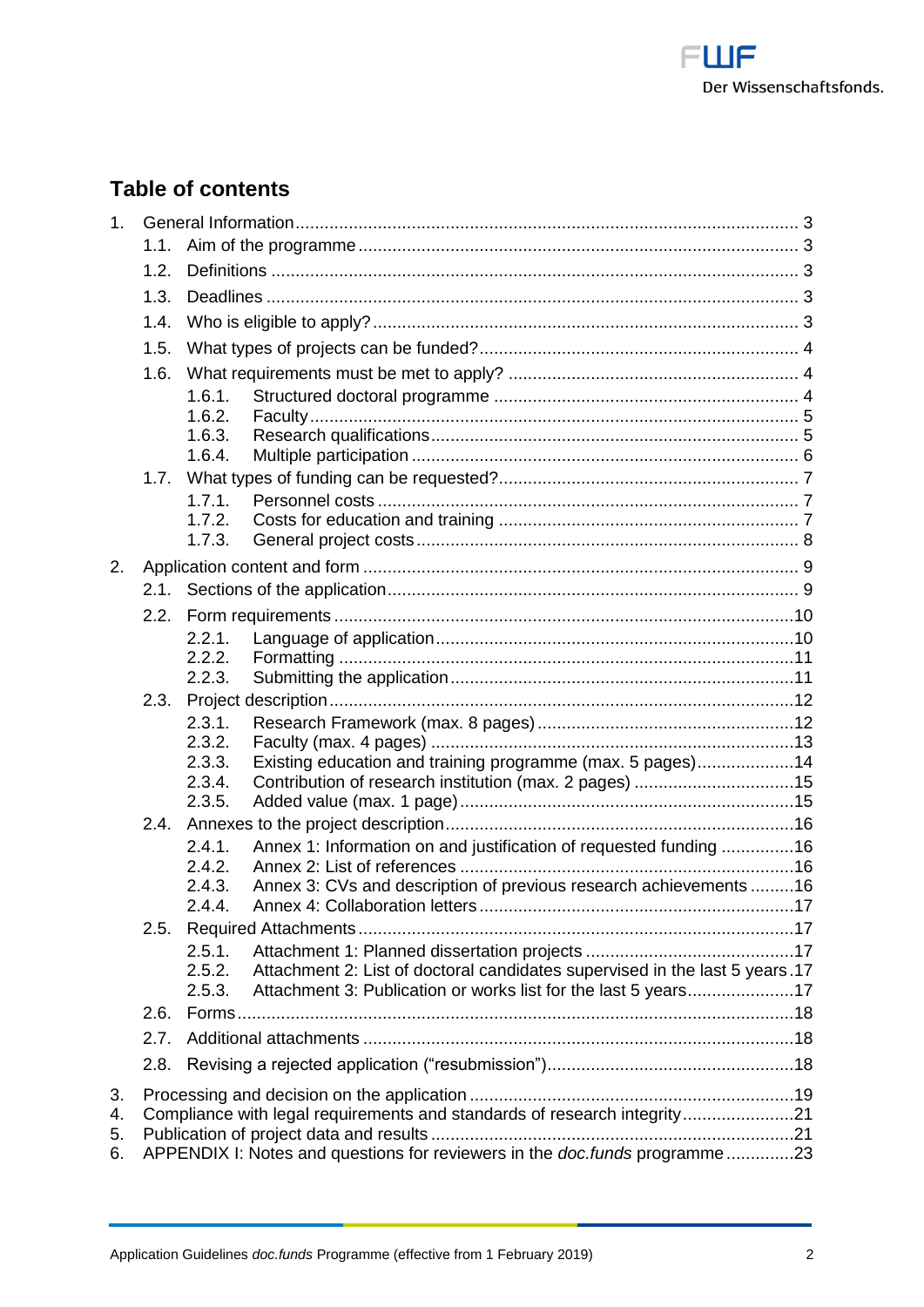

# <span id="page-2-1"></span><span id="page-2-0"></span>**1. General Information**

# **1.1. Aim of the programme**

The main objective of the *doc.funds* programme is to support the outstanding academic or arts-based education and training of doctoral students within the framework of existing doctoral programmes. With funds from the [Österreich-Fond,](http://www.oesterreich-fonds.at/) the programme is intended to assist in the development of structured doctoral programmes in accordance with international standards at Austrian doctoral research institutions. In the long term, it aims to contribute to reinforcing the research orientation and to consolidating existing education and training structures for highly qualified junior researchers. At the same time, the programme is designed to support the development of specific scientific or arts-based focus areas at institutions entitled to confer doctoral degrees.

# <span id="page-2-2"></span>**1.2. Definitions**

| Applicant                | A research institution entitled to confer doctoral degrees<br>(referred to below as the "applicant" or "research institution")                                                                                                                        |
|--------------------------|-------------------------------------------------------------------------------------------------------------------------------------------------------------------------------------------------------------------------------------------------------|
| <b>Faculty member</b>    | Scientific or arts-based researcher participating in the<br>application, doctoral student supervisor, and person involved<br>in carrying out the FWF-funded doc.funds project                                                                         |
| Faculty                  | Community of all faculty members                                                                                                                                                                                                                      |
| Coordinator              | The faculty member mainly responsible, head of the faculty<br>and of the FWF-funded project, and person working 100%<br>within Austria appointed by the research institution                                                                          |
| Doctoral candidate       | A person enrolled in and actively pursuing doctoral studies at<br>an Austrian doctoral research institution and who has been<br>accepted into the doctoral programme in question                                                                      |
| <b>Research location</b> | All research institutions located in a city, town, or municipality,<br>as well as any research institutions located within a radius of<br>80 km which cooperate regularly with a research institution in<br>the city, town, or municipality concerned |

The most important terms used in these guidelines are defined below.

# <span id="page-2-3"></span>**1.3. Deadlines**

<span id="page-2-4"></span>The **submission deadline** for applications is **6 May 2019** (date of postmark).

# **1.4. Who is eligible to apply?**

All Austrian research institutions entitled to confer doctoral degrees are eligible to apply.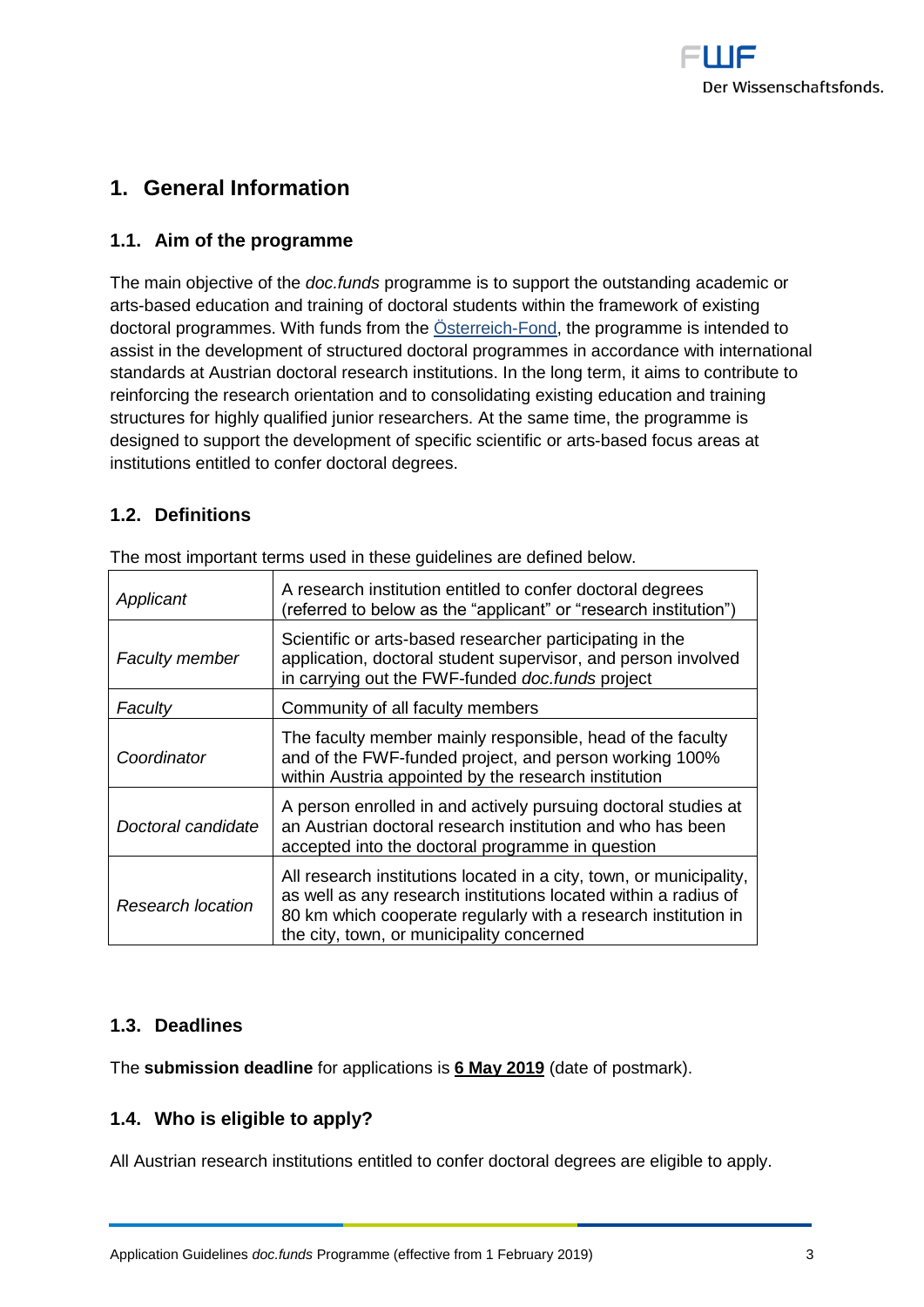

Grant agreements can only be concluded with research institutions that fulfil this requirement. There is no limit on the number of applications a research institution can submit.

# <span id="page-3-0"></span>**1.5. What types of projects can be funded?**

Funding may be requested for the **additional funding of any structured doctoral programme** that has been **in existence for at least two years** at a doctoral research institution. The project, which must be clearly defined, convincingly described in terms of objectives and methods, and limited in time (no more than 48 months), is designed to generate new research insights. The planned project should integrate seamlessly into the existing structure so that excellent dissertations based on state-of-the-art international research can be expected.

Double funding is not permitted (see [Funding guidelines\)](https://www.fwf.ac.at/en/research-funding/decision-making-procedure/funding-guidelines/).

Any other support or grants relating to the subject of the application that have been requested from or awarded by the FWF or other funding agencies (e.g., the EU, the Austrian National Bank [OeNB], or government ministries) must be disclosed (see application form).

**Additional funding** from the *doc.funds* programme may be requested **for ongoing FWFfunded doctoral programmes** (DK projects) **only if** the scheduled duration of the FWFfunded DK project ends on or before the deadline for *doc.funds* applications (**6 May 2019**). In all other cases, no additional funding may be requested for ongoing FWF-funded DK projects.

# <span id="page-3-1"></span>**1.6. What requirements must be met to apply?**

In order to be eligible to apply, a structured doctoral programme must have been in existence for at least two years, be based at one research location, and fulfil the following requirements.

#### <span id="page-3-2"></span>**1.6.1. Structured doctoral programme**

Structured doctoral programmes are embedded in a focused and consistent research framework and require the existence of procedures or structures and commitments that ensure the quality of the research as well as optimal and adequate scientific/scholarly support for the doctoral students. To achieve this, specific minimum standards of structuring must be fulfilled: assurance of supervision; dissertation agreement; progress reports; separation of supervision and evaluation personnel for the dissertation (if compliant with study-law regulations); subject-specific education and accompanying measures (transferable skills, etc.); support teams rather than exclusively individual supervision; supervisor development; facilitation of mobility; as well as concrete funding models for doctoral students.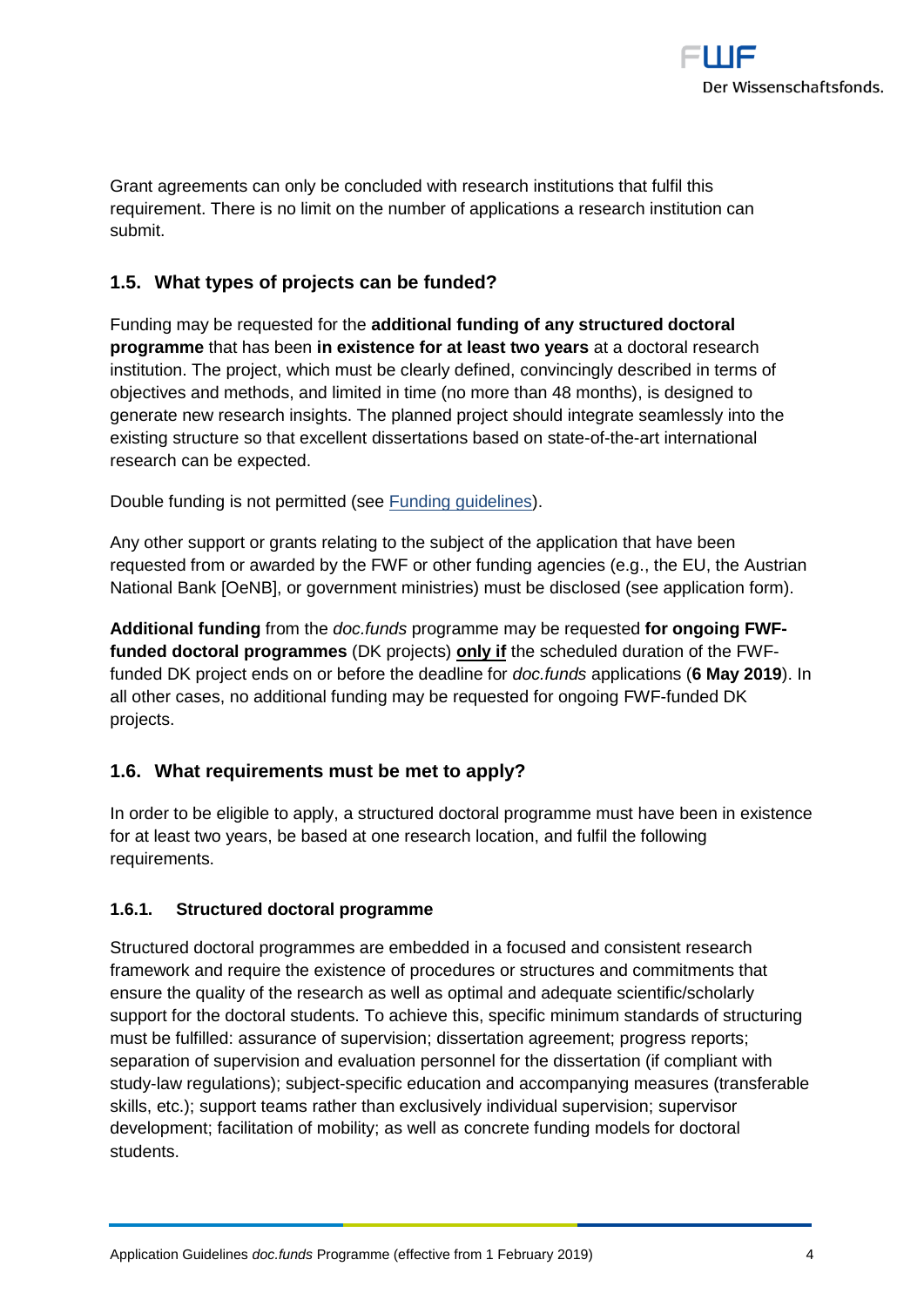

In particular, contexts must be created for doctoral candidates and supervisors in which mentoring and appropriate discussion can take place as part of a peer culture. These contexts should have their own institutional structure and be clearly located in the research organisation (at the university, faculty, or departmental level). The doctoral students are regarded by the university as early-stage researchers or early-stage artists.

The aim is to ensure independent and high-quality scientific or arts-based research by the doctoral candidates, to integrate them into the institutional research activities, and to lead them to a degree through active mentoring/supervision.

# <span id="page-4-0"></span>**1.6.2. Faculty**

The research institution submitting the application must appoint a coordinator for the project, who must be a scientific or arts-based researcher working solely in Austria. This person will serve as the head of the project if the funding application is approved.

The doctoral programme for which additional funding is requested must involve **at least five scientific or arts-based researchers** (including the coordinator). Increasing the proportion of women is an important concern of the FWF. If the proportion of **women in the faculty** falls below 30%, this fact must be justified.

If the project intends to include faculty members who do not work 100% within Austria, the following guidelines apply: at the time of submission of the application by the research institution, the faculty member concerned must prove that he/she has a genuine employment contract with the research institution, guaranteed for the planned duration of the project and not financed by the FWF, with a minimum employment rate of 25%. Applicants are required to submit evidence of such an employment arrangement and a brief description of the project, including a plan for its execution, information on the researcher's presence on site, substitution arrangements, etc., for advance approval by the FWF.

# <span id="page-4-1"></span>**1.6.3. Research qualifications**

**All** of the **faculty members** involved in the project must have proven experience in supervising doctoral students, possess excellent research qualifications and/or meet international standards of arts-based research, and demonstrate a connection to the development and exploration of the arts (EEK).

The research qualifications of all faculty members involved in the application must be evidenced by means of a publication record over the last 5 years commensurate with their career stage, which demonstrates their international visibility or, where appropriate, by forms of arts practice over the last 5 years which have been explicitly informed by research and which have been recognised and evaluated internationally.

The following criteria are **decisive** for the **assessment of the research qualifications** of each faculty member and in determining whether a review procedure will be initiated: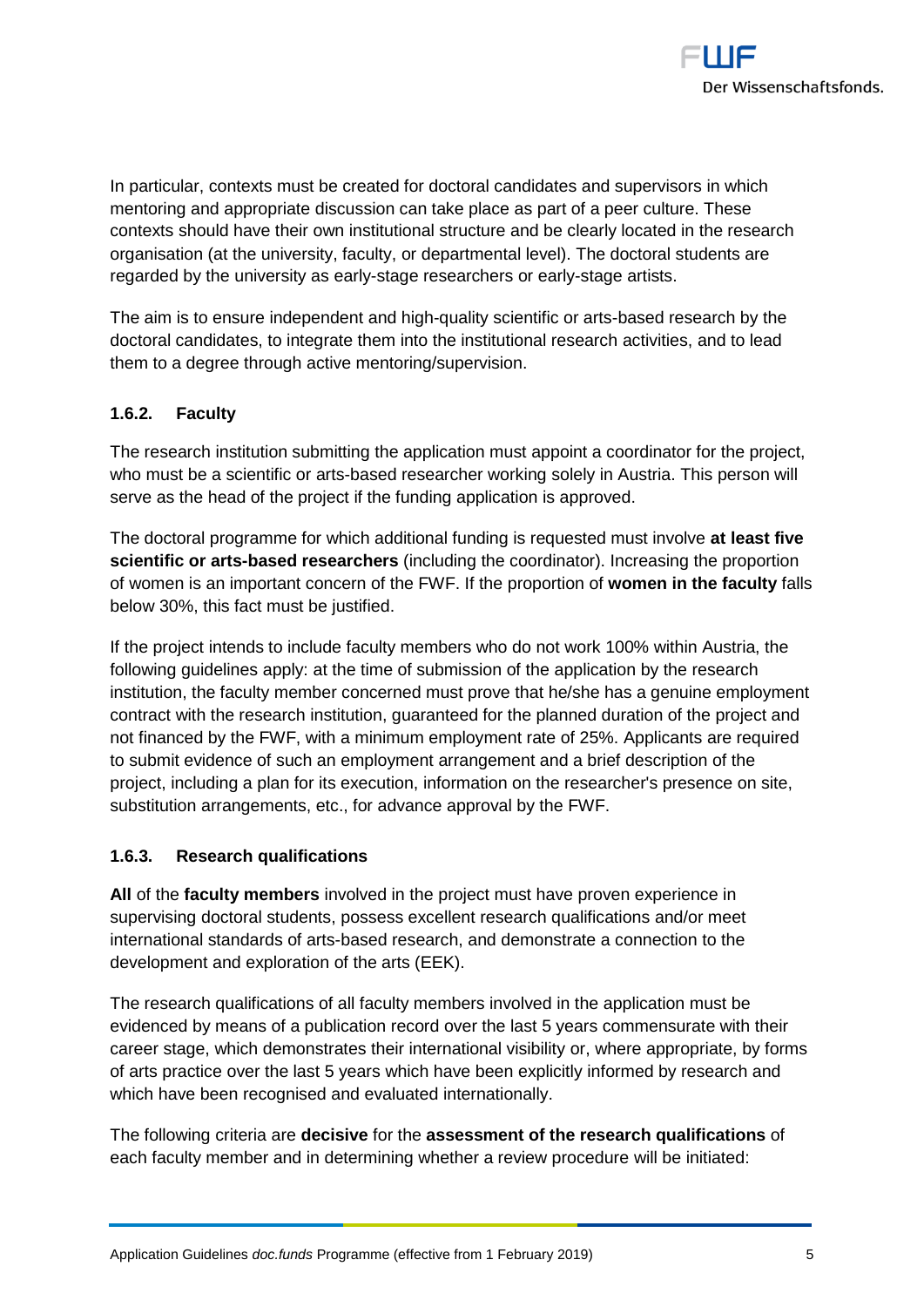

**Peer review:** All the publications listed (or more than half in the case of the humanities) must have been subject to a quality assurance procedure in line with high international standards, which usually means that journals should be listed in the Web of Science, Scopus, or the Directory of Open Access Journals (DOAJ). For journals not listed in those databases, or monographs, edited volumes or contributions therein, or other publication types, the peer-review procedure must be documented on the publisher's website to which faculty members should provide a link. Should no such documentation be available on the website, it is the applicant's responsibility to provide evidence that the publication has been subject to an appropriate quality assurance procedure.

For faculty members where examples of his/her **arts practice and critical reflection on it** are presented, the items submitted must have been made publicly available. They should demonstrate levels of achievement that could be regarded as comparable in terms of critical recognition to the publication of research in internationally recognised journals, with evidence of this in appropriately documented form. To be accepted as part of the application, the research dimensions of and the research questions underpinning each such item submitted should be made explicit in a short supporting statement written by the faculty member and to be included in the publication or works list. Where applicable, all talks (gallery, theatre, or similar) and conference papers given on the works of art should also be listed.

- **Number and quality** of the publications must be commensurate with the faculty member's career stage. **At least two publications** must be peer-reviewed and internationally visible publications/arts practice with a substantial and independent contribution on the part of the faculty member.
- **International nature**: In the natural sciences, life sciences, and social sciences, most of the publications listed must be in English. In the humanities and cultural studies, as well as arts-based research, most of the applicant's publications must have a wider than national reach.

Should a faculty member fail to meet one or more of the above criteria, the applicant must include an explanation with the application. In cases of doubt, the decision-making bodies of the FWF shall decide whether the research qualifications are adequate.

The *Programme-specific data form* must include the *persistent digital identifier* [ORCID](http://orcid.org/) for **each** faculty member.

# <span id="page-5-0"></span>**1.6.4. Multiple participation**

Researchers can participate in a maximum of two *doc.funds* applications per call.

Researchers can participate as faculty members in a maximum of two ongoing *doc.funds* projects. If a researcher serves as a faculty member in two ongoing *doc.funds* projects, he/she cannot participate in any additional *doc.funds* applications or projects.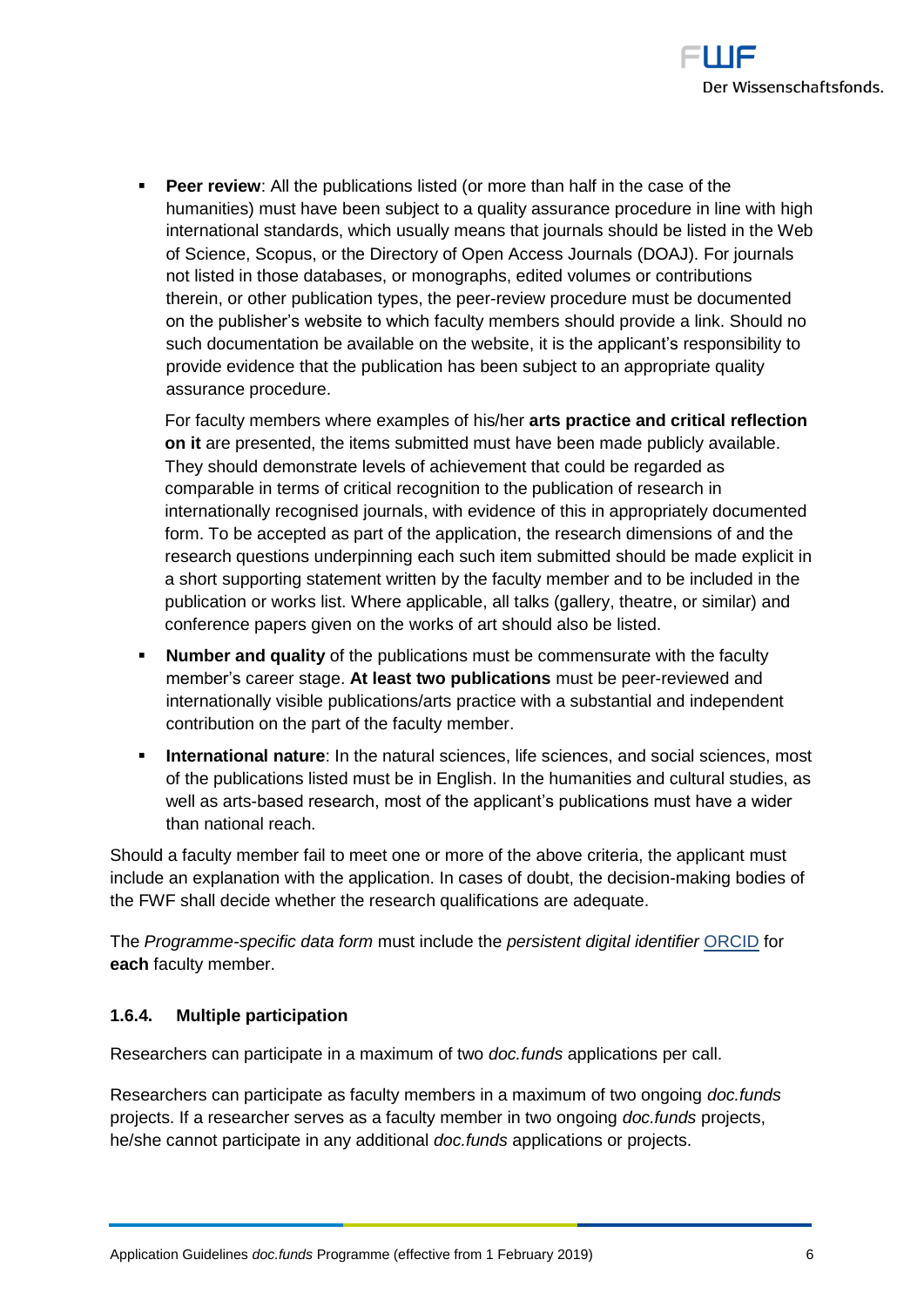

A researcher may serve as coordinator in no more than one *doc.funds* project. The coordinator of a *doc.funds* project cannot simultaneously act as a speaker of a Special Research (SFB) or a Doctoral Programme (DK).

# <span id="page-6-0"></span>**1.7. What types of funding can be requested?**

Project-specific costs are eligible for funding. These include personnel and non-personnel costs that are necessary for carrying out the project and that go beyond the resources provided by the infrastructure of the research institution. The FWF does not finance the infrastructure or basic equipment of research institutions. Please note that exaggerated costs may represent a reason for rejecting an application, even one that is considered excellent in terms of content.

<span id="page-6-1"></span>The **only projected costs eligible** for funding are those in the following cost categories.

# **1.7.1. Personnel costs**

Funds can be requested to cover personnel costs for **five to ten doctoral candidates** in accordance with the applicable [FWF personnel rates](https://www.fwf.ac.at/en/research-funding/personnel-costs/) (see 'Personnel costs and salary scale' or, for graduates of medical degree programmes, 'Personnel costs and salary scale for graduates of medical studies in Austria') plus a fixed percentage rate to compensate for costs of legally required increases in remuneration in subsequent years. In the application, the research institution must briefly provide reasons for the number of doctoral candidate positions requested.

The personnel costs funded will be based on the FWF personnel rates applicable at the time of the funding decision plus the percentage increase for the subsequent years. The exact percentage rate for 2019 as well as the applicable personnel rates will be announced on the [FWF website](https://www.fwf.ac.at/en/research-funding/personnel-costs/) in March 2019.

# <span id="page-6-2"></span>**1.7.2. Costs for education and training**

In this category, the maximum amount per doctoral candidate and year amounts to  $\epsilon$ 5,000 and is broken down into consumables, travel costs, and other costs. No additional costs can be requested.

These amounts are intended to cover the costs of scientific/scholarly events specific to the doctoral programme (e.g., retreats, thesis committees); costs for study stays abroad; "generic skills" courses (e.g., project management, English academic writing, etc.); costs for the announcement of supported doctoral candidate posts; interview invitations; and the costs of conference travel. In addition, the funds may be used to invite visiting researchers and seminar speakers. All applicants are required to provide a brief explanation of how grant funds would be used to cover education costs.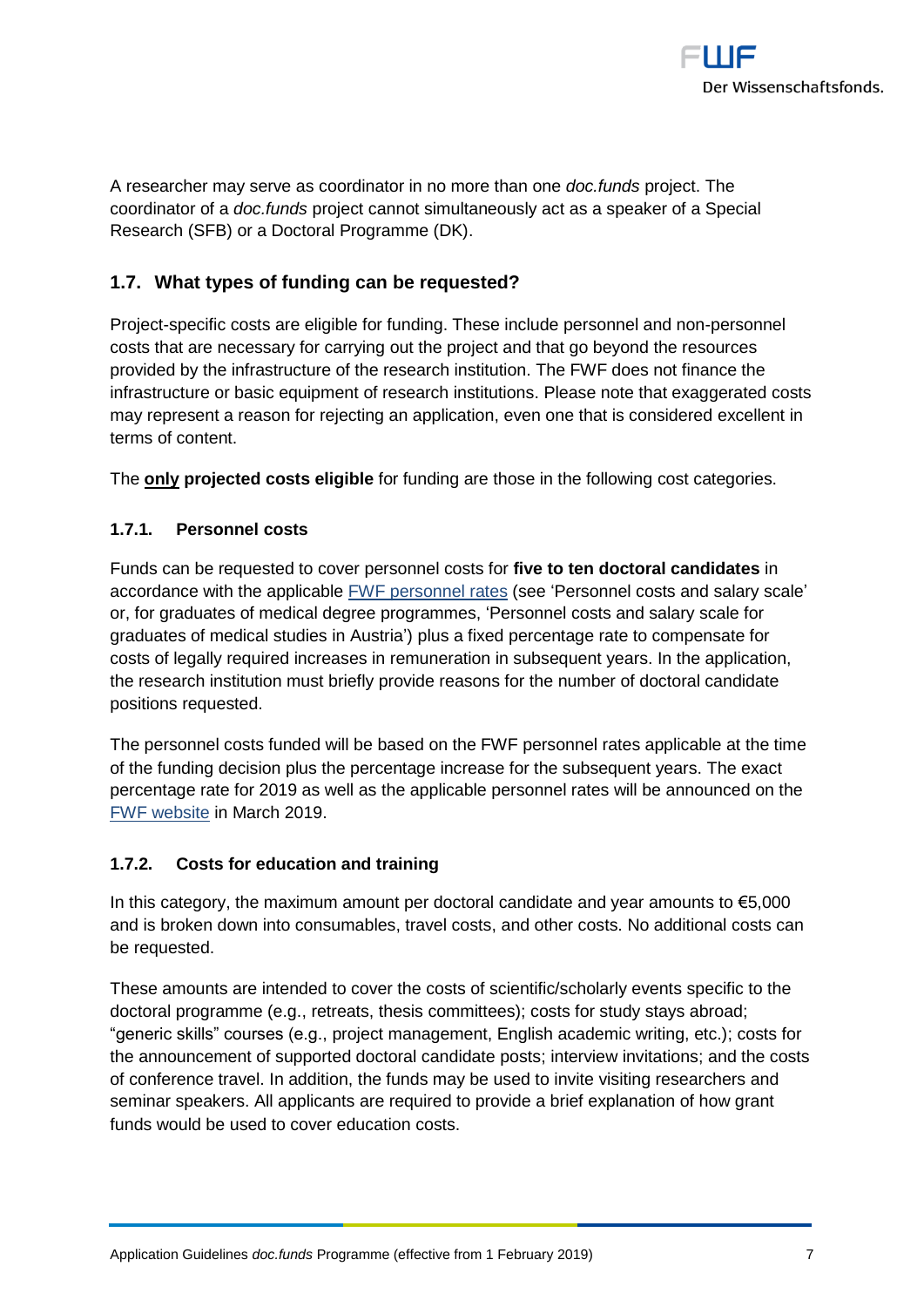

#### <span id="page-7-0"></span>**1.7.3. General project costs**

For reasons of simplicity, general project costs refer to all those costs that are generally permitted but cannot be requested individually. These include, for example, the costs of additional conference/congress travel, dissemination of scientific/scholarly results in the broader media, and smaller, unforeseen expenses specific to the project. General project costs should not be understood in the sense of "overhead costs" of the research institution

General project costs should be entered in the appropriate field in the *Cost breakdown* form<sup>1</sup> and calculated as 5% of the total funding requested. No justification for general costs is needed in the project description.

Applicants can apply up to three years after the completion of the project for additional funds for publications resulting from projects supported by the FWF as part of its [peer-reviewed](https://www.fwf.ac.at/en/research-funding/fwf-programmes/peer-reviewed-publications/)  [publications](https://www.fwf.ac.at/en/research-funding/fwf-programmes/peer-reviewed-publications/) programme.

 $<sup>1</sup>$  Will be available in March 2019.</sup>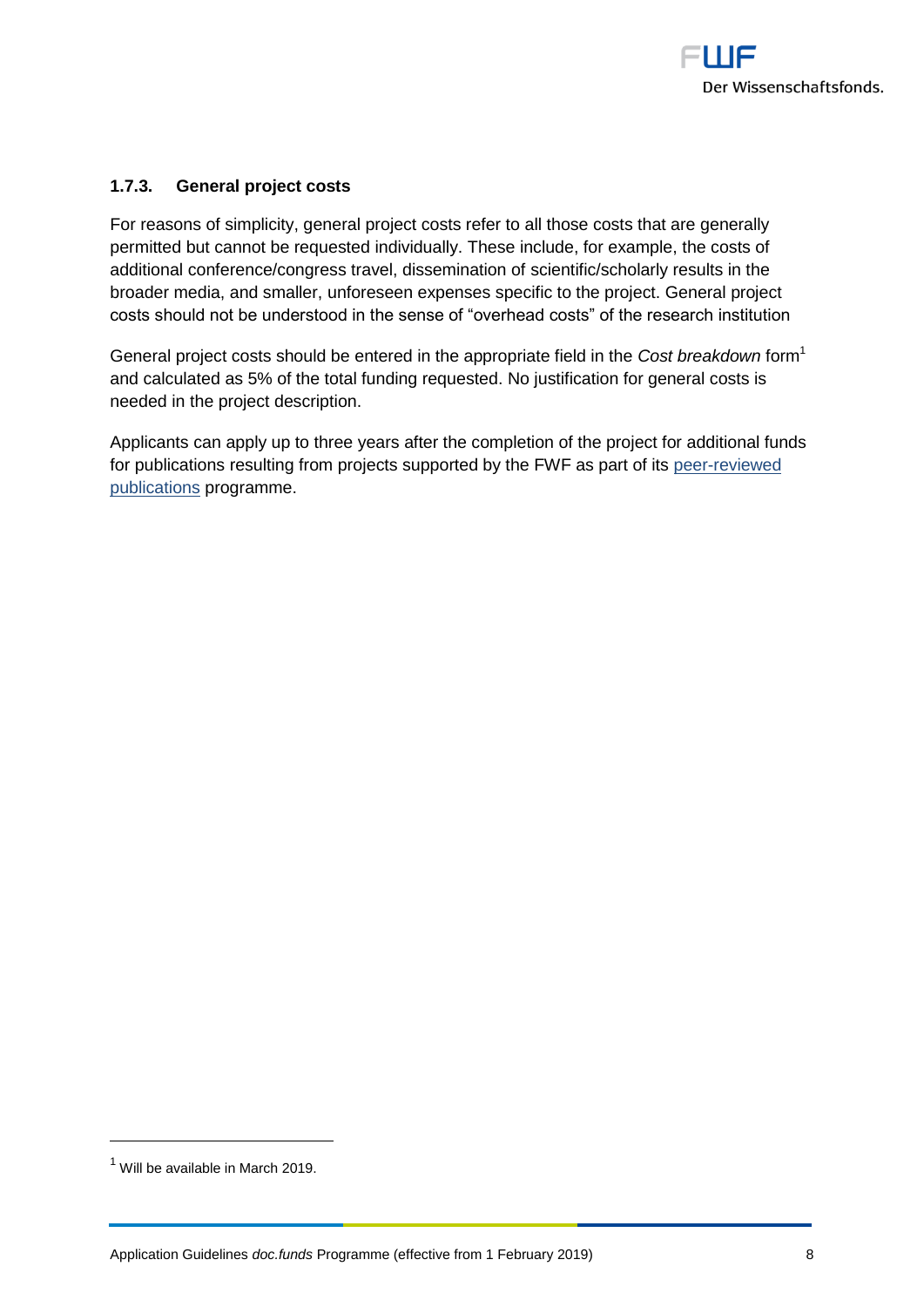

# <span id="page-8-0"></span>**2. Application content and form**

# <span id="page-8-1"></span>**2.1. Sections of the application**

For an application to be complete, it must contain the following sections:

- 1) **Academic abstract** in **English** comprising no more than 3,000 characters (incl. spaces; no formulas or special characters). The academic abstract will be used to inform potential reviewers about the project. The abstract must be subdivided into the following sections using the given English terms:
	- Wider research context / theoretical framework
	- Hypotheses / research questions / objectives
	- Approach / methods
	- **Faculty**
	- **Existing doctoral programme**
	- Added value

#### 2) **Project description**:

- Cover sheet: Project title, research institution submitting the application (address and head of institution), name of existing doctoral programme, and responsible institute/department (including information on the programme coordinator)
- Table of contents
- **Project description of no more than 50,000 characters (incl. spaces) on no more than** 20 consecutively numbered pages, incl. list of abbreviations, headings, figures, captions, tables, footnotes, etc.; this description should **address the following points**:
	- ‒ Description of research framework (max. 8 pages)
	- ‒ Description of faculty (max. 4 pages)
	- ‒ Description of education programme (max. 5 pages)
	- ‒ Contribution of research institution (max. 2 pages)
	- ‒ Discussion of added value generated by the programme (max. 1 page)

#### 3) **Annexes:**

Please note that annexes are a part of the application and they must be attached to the project description (*proposal.pdf*) in the order listed below:

- Annex 1: Information on and justification of requested funding
- Annex 2: List of literature cited in the application (*References*) on no more than 5 pages
- Annex 3: Academic curriculum vitae (hereinafter referred to as CV) and description of previous research achievements for all faculty members involved in the project (no more than 3 pages per CV)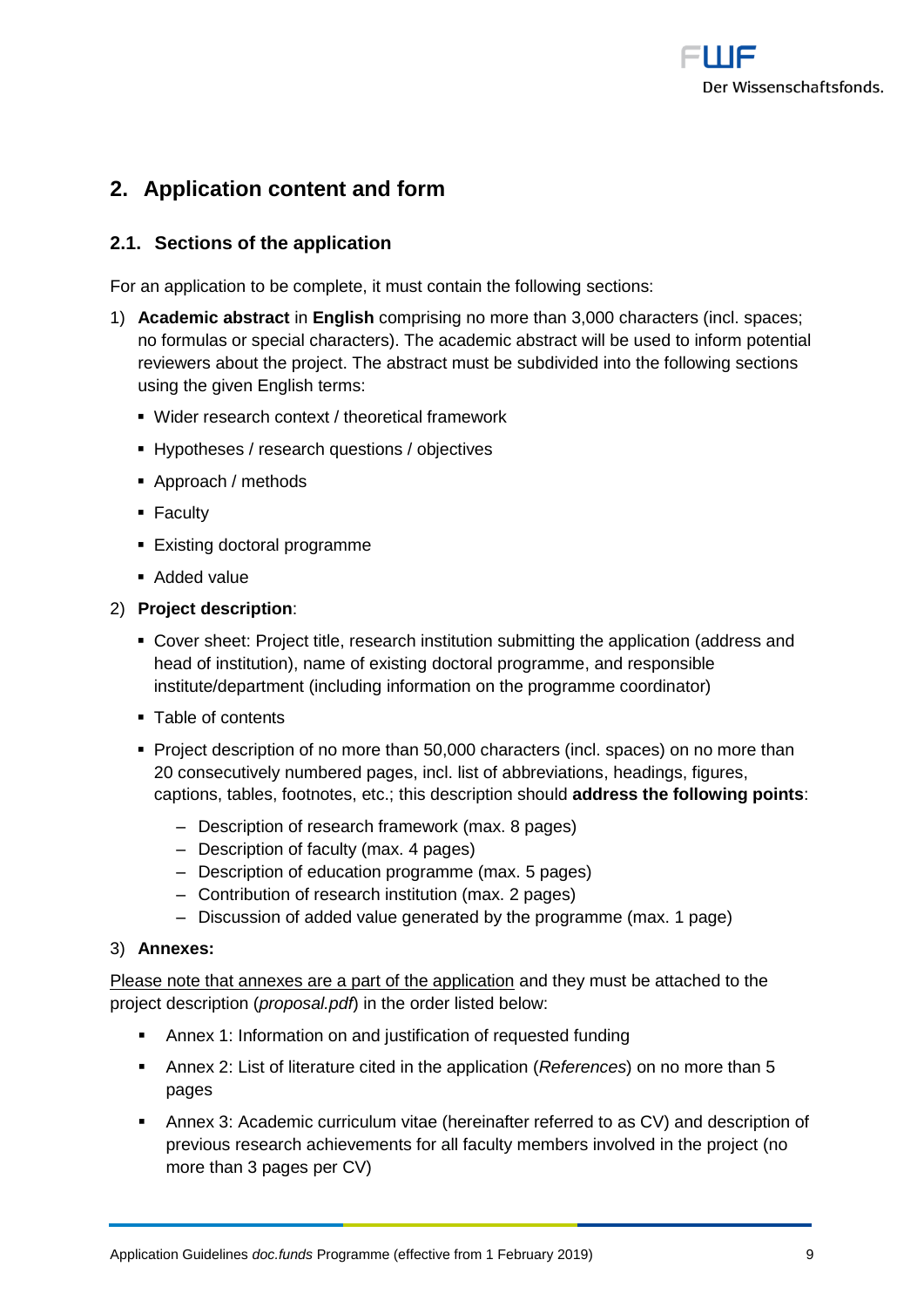

 Annex 4: Confirmations (collaboration letters) of national and international cooperation partners (no more than 1 page per letter)

# Attachments to be enclosed individually:

Required attachments:

- Attachment 1: Description of the planned dissertation projects on no more than 1 page and in a structured form addressing hypotheses/research questions, approach/methods, time frame, and participating faculty. Please note that the number of described dissertation projects must correspond with the number of doctoral candidate positions requested.
- Attachment 2: Table with an overview of all doctoral students supervised in the existing doctoral programme in the last five years (2014-04/2019) including the following information: name of doctoral candidate, name of supervisor, title/topic of dissertation, start date, and date of doctoral degree or on-going
- Attachment 3: Publication or works list for the last 5 years, broken down into peerreviewed and non-peer-reviewed for all faculty members involved (see also [Section](#page-16-4)  [2.5.3\)](#page-16-4)

Where applicable:

- Cover letter (in the case, of an ongoing FWF-funded DK project or where two or more members of the faculty are closely related to an FWF-funded DK project)
- **List of reviewers to be excluded**
- For resubmissions: overview of all changes made in the resubmitted application and response(s) to reviews

#### 4) **Completed forms**

Forms have to be submitted all in a single file *forms.pdf*, no scanned files.

- Required forms: *Academic abstract, Application* form, *Programme-specific data* form, *Cost breakdown* form, and *Co-authors* form
- Optional forms: *International cooperation arrangements* form

# <span id="page-9-1"></span><span id="page-9-0"></span>**2.2. Form requirements**

#### **2.2.1. Language of application**

To allow applications to be reviewed by international experts, applications must be submitted in English.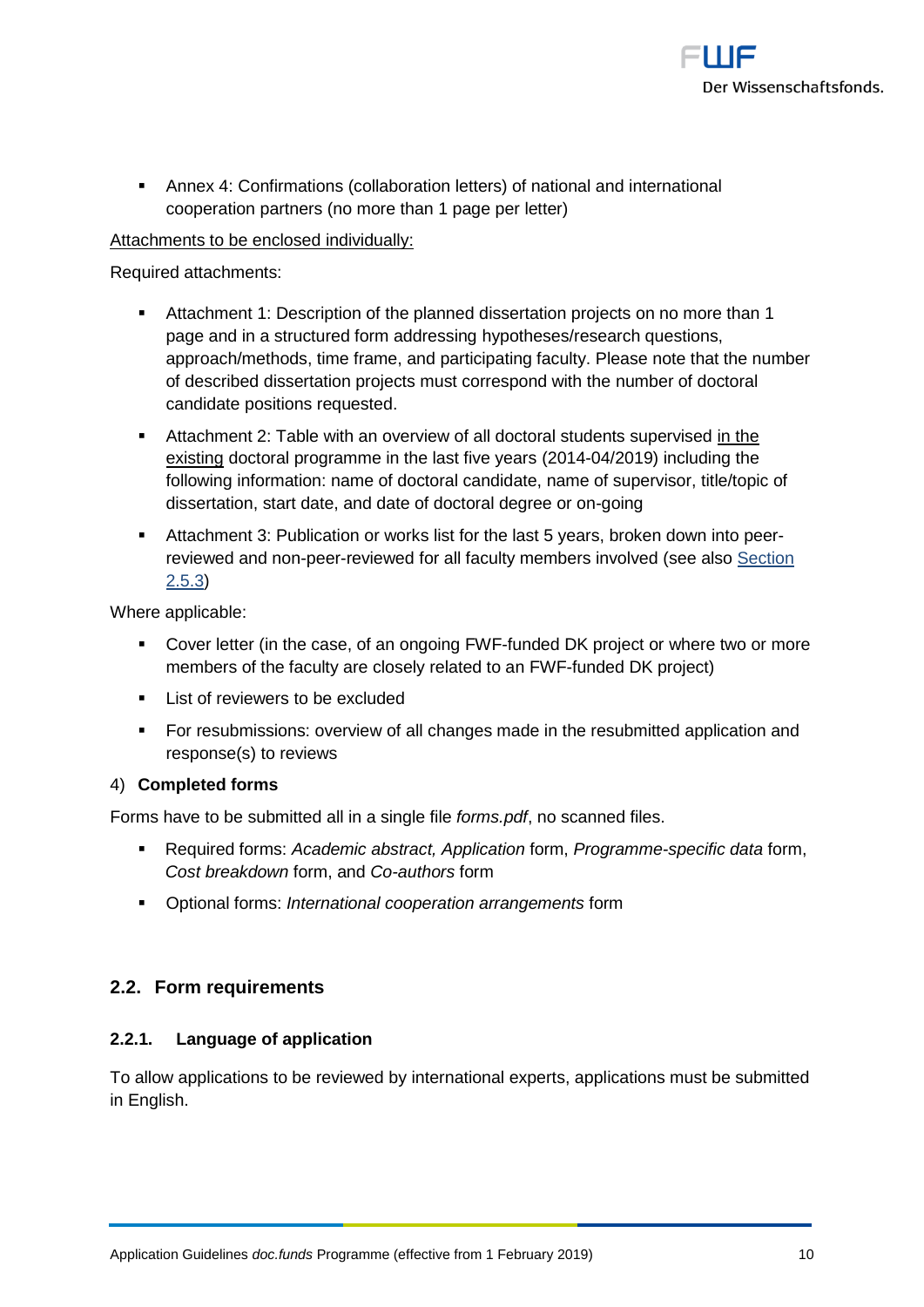

# <span id="page-10-0"></span>**2.2.2. Formatting**

The continuous text in the project description, annexes 1-3, and the attachments must be written in 11 pt. font with 1.5 line (15-20 pt.) spacing and at least 2 cm margins. The beginning of each paragraph should be clearly recognisable (e.g., by indenting the first line and/or spaces between paragraphs). Applicants must comply strictly with all upper limits (e.g., number of pages, attachments, etc.).

Citations in the text and the list of works cited (*References*) in the application must be in line with the conventions of the respective discipline, preferably according to a widely-used style guide (e.g., *Chicago Manual of Style*, *APA Publication Manual*). Applicants are free to choose the citation conventions or style guide they prefer, but they must apply them/it consistently throughout the application. If available, a [DOI address](http://www.doi.org/) or another [persistent](https://en.wikipedia.org/wiki/Persistent_identifier)  [identifier](https://en.wikipedia.org/wiki/Persistent_identifier) should be used for the literature cited.

#### <span id="page-10-1"></span>**2.2.3. Submitting the application**

The application must be completed in writing, and a **single copy is to be submitted on paper** with original signatures and stamps **along with files on a data storage device**. All parts of the application must be submitted (see 2.1 Sections [of the application\)](#page-8-1).

The submission of an **electronic copy** of the application on a data storage device (CD-ROM or USB stick) serves to simplify and accelerate the review process. No signatures are required in the electronic versions of application documents. Files must be named as specified below, and their size must be kept to a minimum. The total size of all files submitted on the data storage device (write-protected files are not permitted) must not exceed 5 MB.

# **1) Required parts of the application:**

**a) Files:**

- *Proposal.pdf* (project description incl. annexes 1-3 and where applicable 4, with PDF bookmarks, at least for the major sections)
- *Dissertation topics.pdf* (Description of the planned dissertation projects on no more than 1 page, in structured form; with PDF bookmarks, at least for the major sections)
- *Supervision\_list.pdf* (overview of all doctoral students supervised in the existing doctoral programme in the last five years)
- *Publication list.pdf* (publication/works list of all the faculty members for the last 5 years, broken down into peer-reviewed and non-peer-reviewed)

#### **b) Forms:**

- *Academic abstract in English*
- *Application form*
- *Programme-specific data form*
- *Cost breakdown*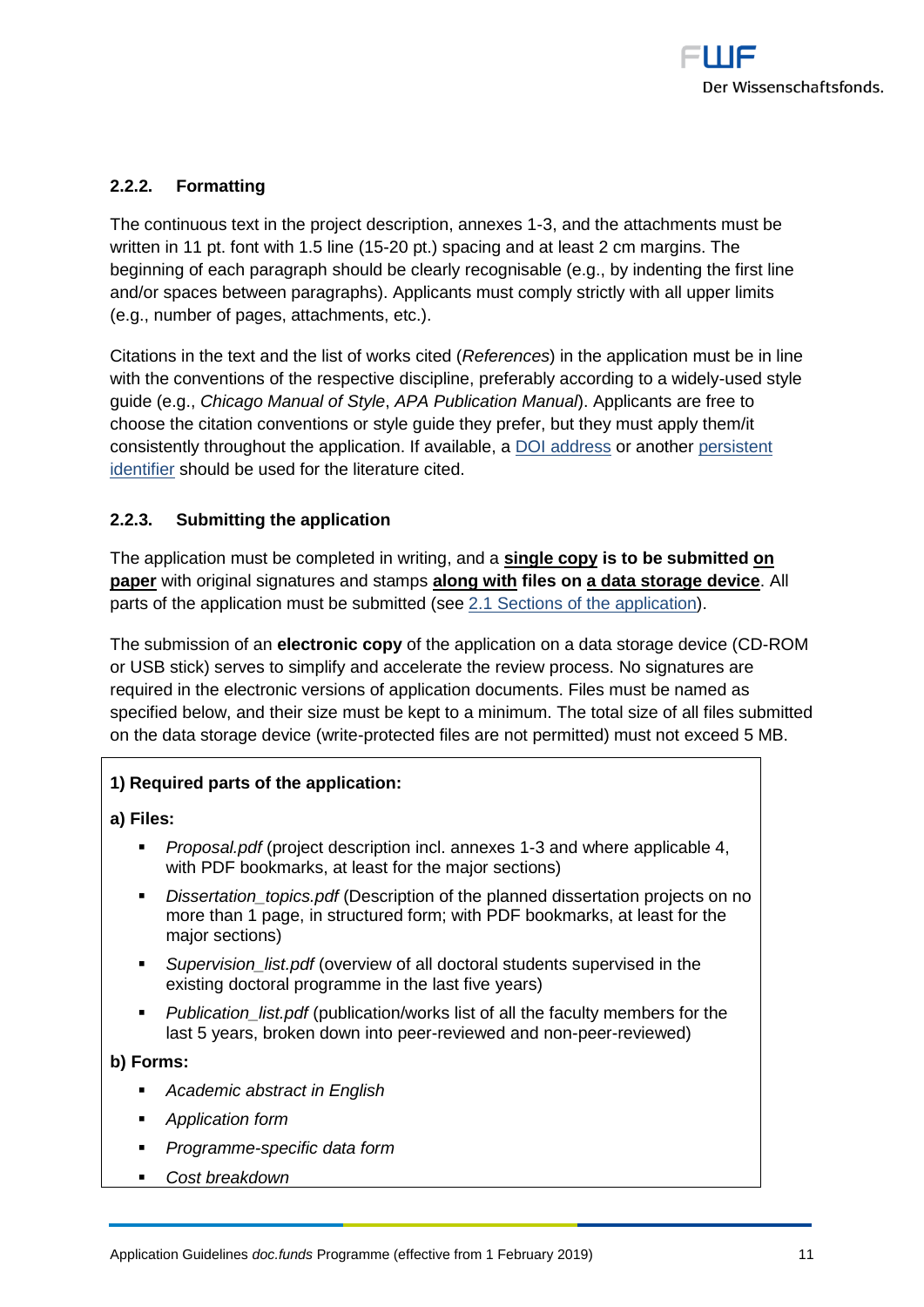- *Co-authors (mandatory information)*
- *International cooperation arrangements form* (where applicable)

The Forms have to be submitted all in a single file *forms.pdf (*with PDF bookmarks for the major sections; no scanned files).

#### **2) Optional file uploads:**

- *Cover\_Letter.pdf* (= accompanying letter)
- *Negative\_list.pdf* (= list of reviewers who should be excluded)
- *Overview\_Revision.pdf* (=in the case of resubmission, overview of all changes made in the resubmitted application)
- *Revision.pdf* (=in the case of resubmission, an overall response to all the reviewers or, if preferred, a short response to *each* reviewer saved in a *separate* file: *Revision\_A.pdf, Revision\_B.pdf* etc.)

# <span id="page-11-0"></span>**2.3. Project description**

In the project description, the research institution must indicate how the requested budget (additional funding) will be used over a period of up to four years: What topics or research questions will the doctoral candidates work on? How will the planned research efforts dovetail with the existing doctoral programme? To what extent will those efforts serve to strengthen the programme's research basis and help the programme attain critical mass? The basis for the funding application is the structured doctoral programme (which must have been in existence for at least two years prior to the current submission deadline), the research conducted in the programme, and its education and training structure. All of those elements will be subjected to a review and must therefore be described in the application.

The description of the project comprising no more than **50,000 characters incl. spaces on no more than 20 pages** must include the following contents:

#### <span id="page-11-1"></span>**2.3.1. Research Framework (max. 8 pages)**

As a basic prerequisite, the existing doctoral programme for which additional funds are requested must be embedded in a focused, consistent research framework on par with the highest international standards. In this regard, the application must address the following points:

- Description of outstanding scientific or arts-based research conducted in the existing doctoral programme (objectives, research questions, methods, originality, unique features) with reference to the state of the art in international research
- **•** Description of the research topics/questions to be addressed by the doctoral candidates for whom additional funding is requested. A structured presentation of the planned dissertation project has to be given in [Attachment 1.](#page-16-2)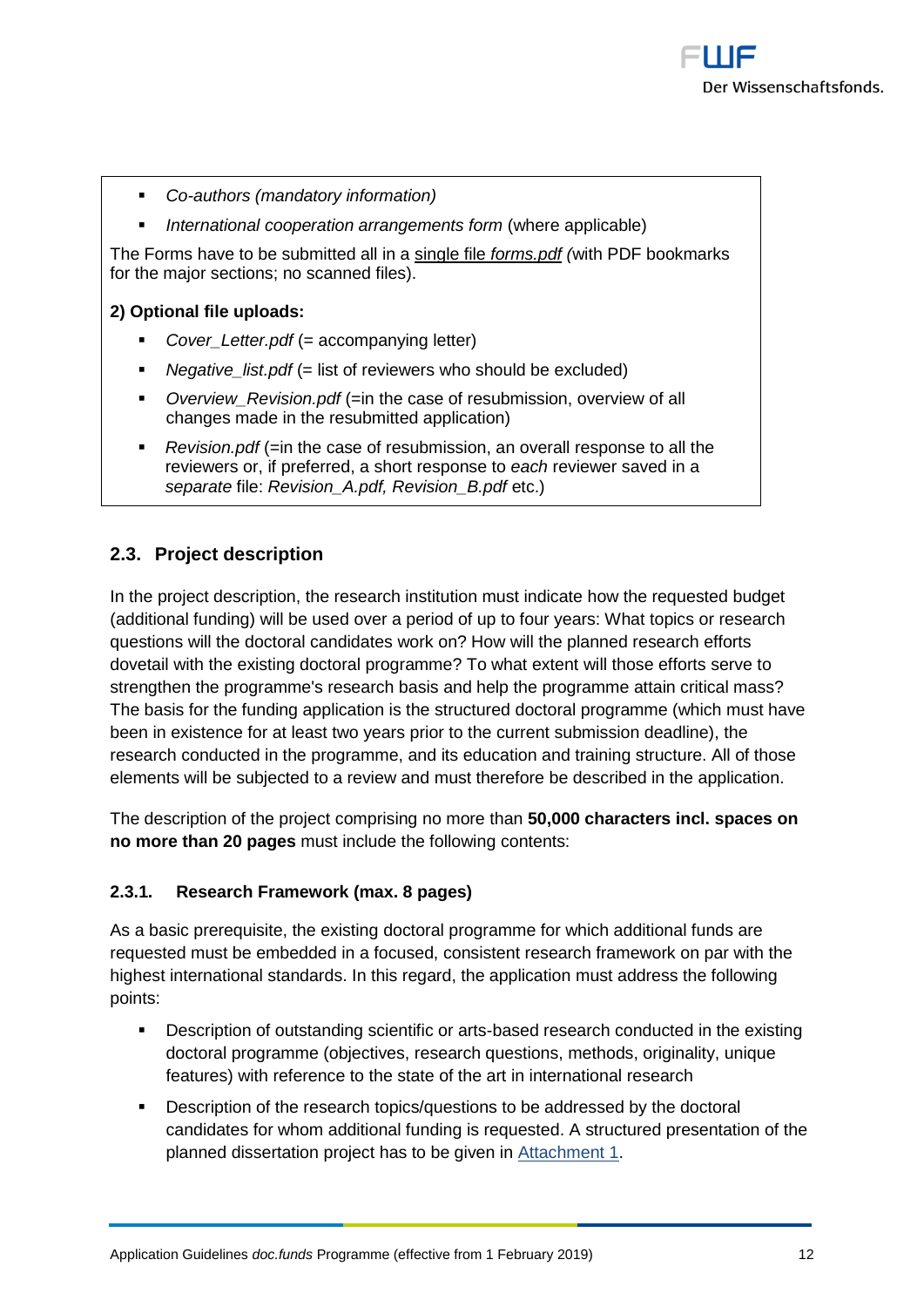

- Discussion of the scientific/scholarly advances to be expected from the planned project, its innovative potential, as well as the significance of the resulting research findings for the international scientific community
- **Presentation of existing procedures or structures to ensure the quality of research as** well as the involvement of doctoral candidates in the existing research framework
- $\blacksquare$  All potential ethical, safety-related, or regulatory aspects<sup>2</sup> of the submitted project and the planned handling of them must be described in a separate section. This aspect should be addressed briefly in the text even if the applicants believe the project does not raise any ethical issues.
- $\blacksquare$  All potential sex-specific and gender-related aspects<sup>3</sup> in the planned project as well as the planned implementation of these research questions must be described in a separate section. This aspect should be addressed briefly in the text even if the applicants believe the project does not raise any sex-specific and gender-related issues.

# <span id="page-12-0"></span>**2.3.2. Faculty (max. 4 pages)**

The existing doctoral programme for which additional funding is requested must be run by a team of at least five scientific or arts-based researchers. **All** of the researchers (i.e., faculty members) involved in the application must have experience in supervising doctoral candidates as well as one outstanding academic qualification that **as a minimum** meets the criteria in [1.6.3.](#page-4-1) The selection criteria for admitting new researchers most also be described.

The quality and composition of the faculty is to be described as follows:

- Brief description of the academic profile of the faculty members involved in the funding application and their experience in supervising doctoral candidates. A list of doctoral candidates supervised in the last 5 years (2014-04/2019) in the existing doctoral programme should be given in [Attachment 2.](#page-16-3)
- **Proportion of women on the faculty. If the percentage is less than 30%, reasons must** be provided.
- Selection criteria for the admission of new researchers into the existing doctoral programme; brief description of faculty members newly admitted for the funding application and short rationale for their addition

<sup>2</sup> For instance, the European Commission's *[Ethics for Researchers](http://ec.europa.eu/research/participants/data/ref/fp7/89888/ethics-for-researchers_en.pdf)* or *[The European Code of Conduct for](https://ec.europa.eu/research/participants/data/ref/h2020/other/hi/h2020-ethics_code-of-conduct_en.pdf)  [Research Integrity](https://ec.europa.eu/research/participants/data/ref/h2020/other/hi/h2020-ethics_code-of-conduct_en.pdf)* can serve as a guide here*.*

<sup>3</sup> Positioning and reflecting on the research approaches in the planned for the project in terms of sex-specific and gender-related issues, for instance: Is the research approach likely to produce sex-specific and genderrelated findings? If so, what findings? How and where are these integrated into the research approach? (For information on checking the relevance of sex-specific and gender-related issues to a project, see [https://www.fwf.ac.at/en/about-the-fwf/gender-issues/fix-the-knowledge/fix-the-knowledge-detail/\)](https://www.fwf.ac.at/en/about-the-fwf/gender-issues/fix-the-knowledge/fix-the-knowledge-detail/)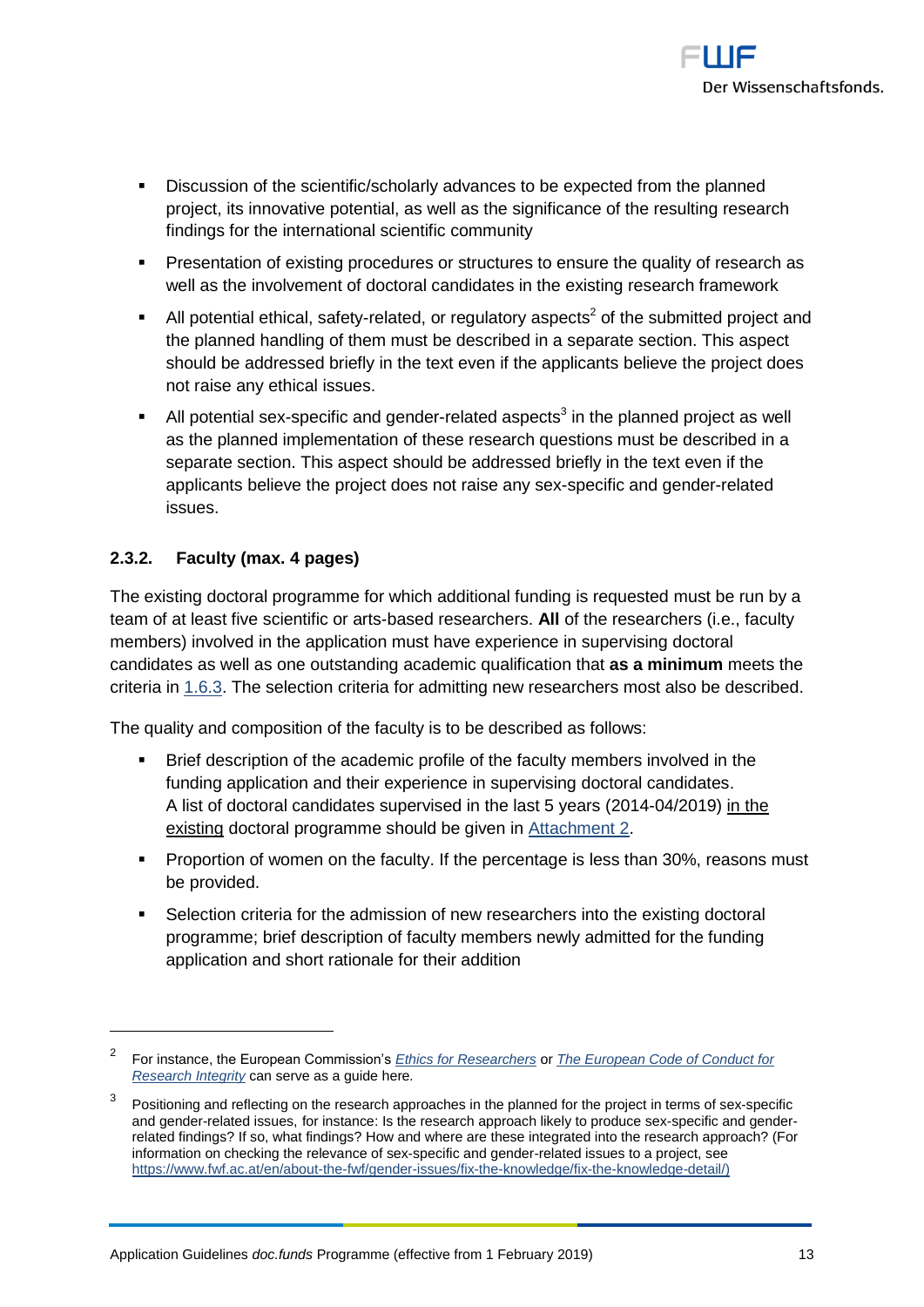

#### <span id="page-13-0"></span>**2.3.3. Existing education and training programme (max. 5 pages)**

In addition to outstanding research, a high-quality education and training programme based on international standards (see e.g., [The Seven Principles of Innovative Doctoral Training,](https://euraxess.ec.europa.eu/belgium/jobs-funding/doctoral-training-principles) [Charter & Code for Researchers | EURAXESS,](https://euraxess.ec.europa.eu/jobs/charter) [Salzburg I and II Recommendations\)](https://eua-cde.org/reports-publications.html) must have been established in the existing doctoral programme, which likewise fulfils the requirements of a structured doctoral programme defined under [1.6.1.](#page-3-2) Ideally, the education and training programme should be tailored to the research conducted in the doctoral programme (i.e., "education through research").

The structure of the existing education and training programme as well as procedures for ensuring the quality of scientific/scholarly supervision of the doctoral candidates must be described in the application. In particular, it must address subsections [2.3.3.1](#page-13-1) – [2.3.3.4:](#page-14-2)

#### <span id="page-13-1"></span>*2.3.3.1. Content*

- Subject-specific education (content and workload, e.g., number of (required) courses, ECTS credits)
- ‒ Existing opportunities for the acquisition of additional qualifications (transferable skills), for interdisciplinary collaboration, and for the exchange of ideas within the existing doctoral programme (among doctoral candidates, and between candidates and the participating scientific or arts-based researchers, e.g., journal clubs, retreats, doctoral seminars, lab rotations) and with the business world, public administration, the arts, culture, NGOs, etc.

#### *2.3.3.2. Selection of doctoral candidates*

- ‒ International advertisement of the programme, transparent application and selection procedures
- ‒ Process of matching doctoral candidates to supervisors
- *2.3.3.3. Supervision (including monitoring) of doctoral candidates and their integration into the research framework* 
	- ‒ Rules on supervision, monitoring, and assessment (e.g., in the form of dissertation agreements, regular progress reports, team supervision instead of exclusively individual supervision) as well as conflict resolution mechanisms
	- Support for international networking and promotion of mobility, including opportunities for research visits abroad (over several months), budget allocations for conference attendance, lab visits, invitations to visiting researchers, organisation of doctoral conferences, etc.
	- ‒ Working conditions (including infrastructure) for existing doctoral candidates: description of contracts of employment (duration, extent of employment, any options for extension) and funding models for doctoral candidates, available infrastructure and any special equipment or facilities at the research institute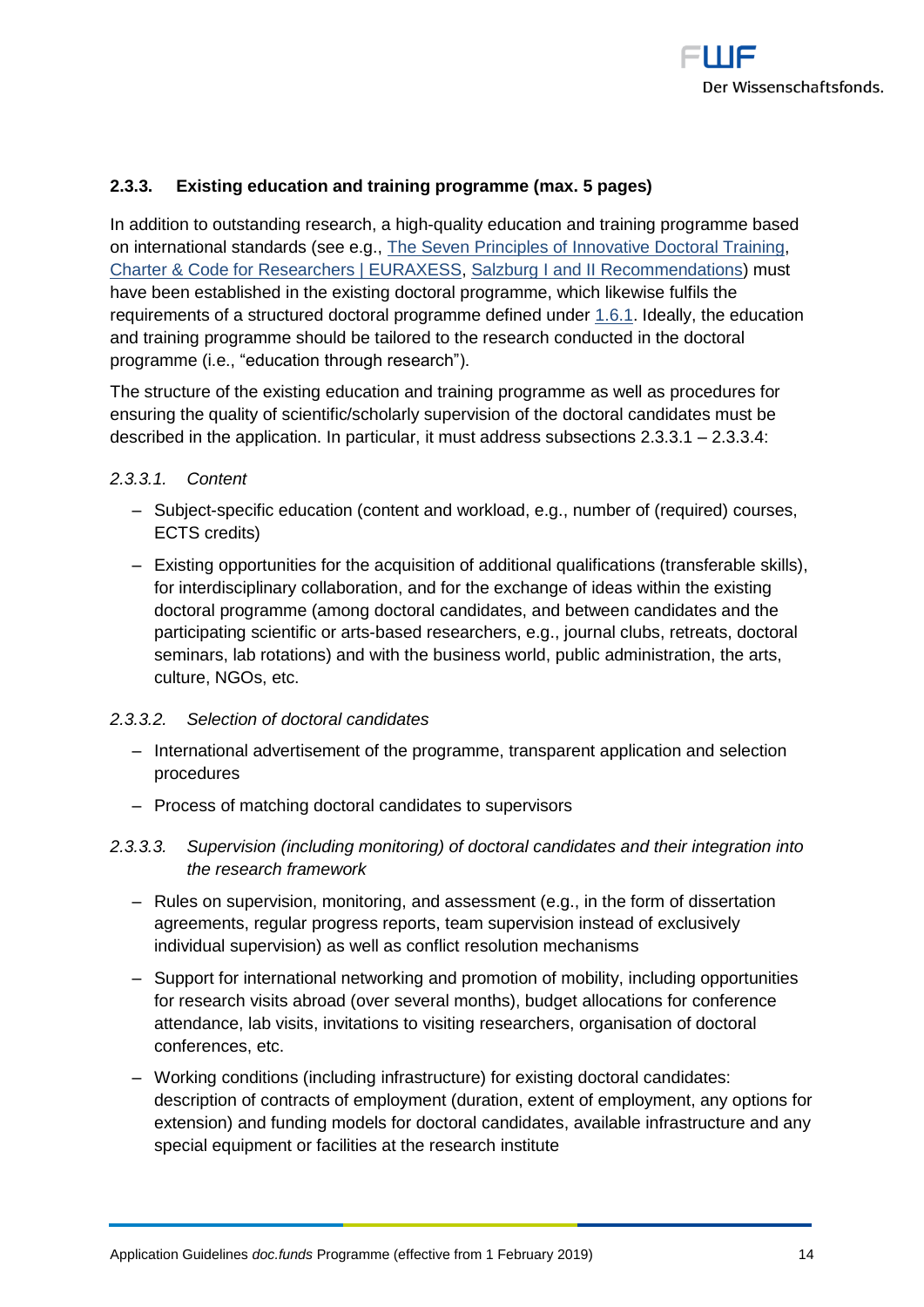

#### <span id="page-14-2"></span>*2.3.3.4. Criteria and assessment procedures to ensure a top-notch doctoral degree*

- ‒ Requirements for completion (both formal and content-related)
- ‒ Assessment procedures (with involvement of external researchers; separation of supervision and assessment functions, if compliant with study-law regulations)

#### <span id="page-14-0"></span>**2.3.4. Contribution of research institution (max. 2 pages)**

The research institution must commit to providing all the necessary infrastructure (equipment, workstations, workspace, supplies, etc.) and ensure that the doctoral programme is integrated into the institution's regular activities.

In addition, the research institution must make a plausible contribution of its own (through its own funds and/or third-party funds) to funding additional positions for doctoral candidates (i.e., in addition to the positions for which FWF funding is requested). Please note that regardless of the source of funding, all doctoral candidates in the programme must be required to undergo the same admission process and meet the same admission criteria.

In this context, the following information must be provided:

- **Institutional conditions for the existing doctoral programme, such as responsibilities and** organisational structure, location in the research organisation, integration or incorporation in the university teaching system, etc.
- Facilities and equipment already available for the existing doctoral programme (rooms/space, equipment, supplies, etc.) at the research institution(s) involved
- The research institution's own contribution to funding additional positions for doctoral candidates, visiting professorships, additional space, workstations, additional infrastructure, training opportunities for supervisors, etc.

#### <span id="page-14-1"></span>**2.3.5. Added value (max. 1 page)**

The doctoral programme for which additional funding is requested must differ from general doctoral education and training programmes in the relevant discipline and go beyond a mere thematic "bundling" of scientific or arts-based researchers for the purpose of training doctoral candidates.

In this context, the applicant must discuss the following:

- The unique characteristics of the existing doctoral programme (with regard to research and training) and how it differs from general doctoral education and training
- The specific added value for doctoral candidates, the faculty, and the research institution as well as
- The extent to which the project submitted can strengthen the programme's research basis and thus help the programme attain critical mass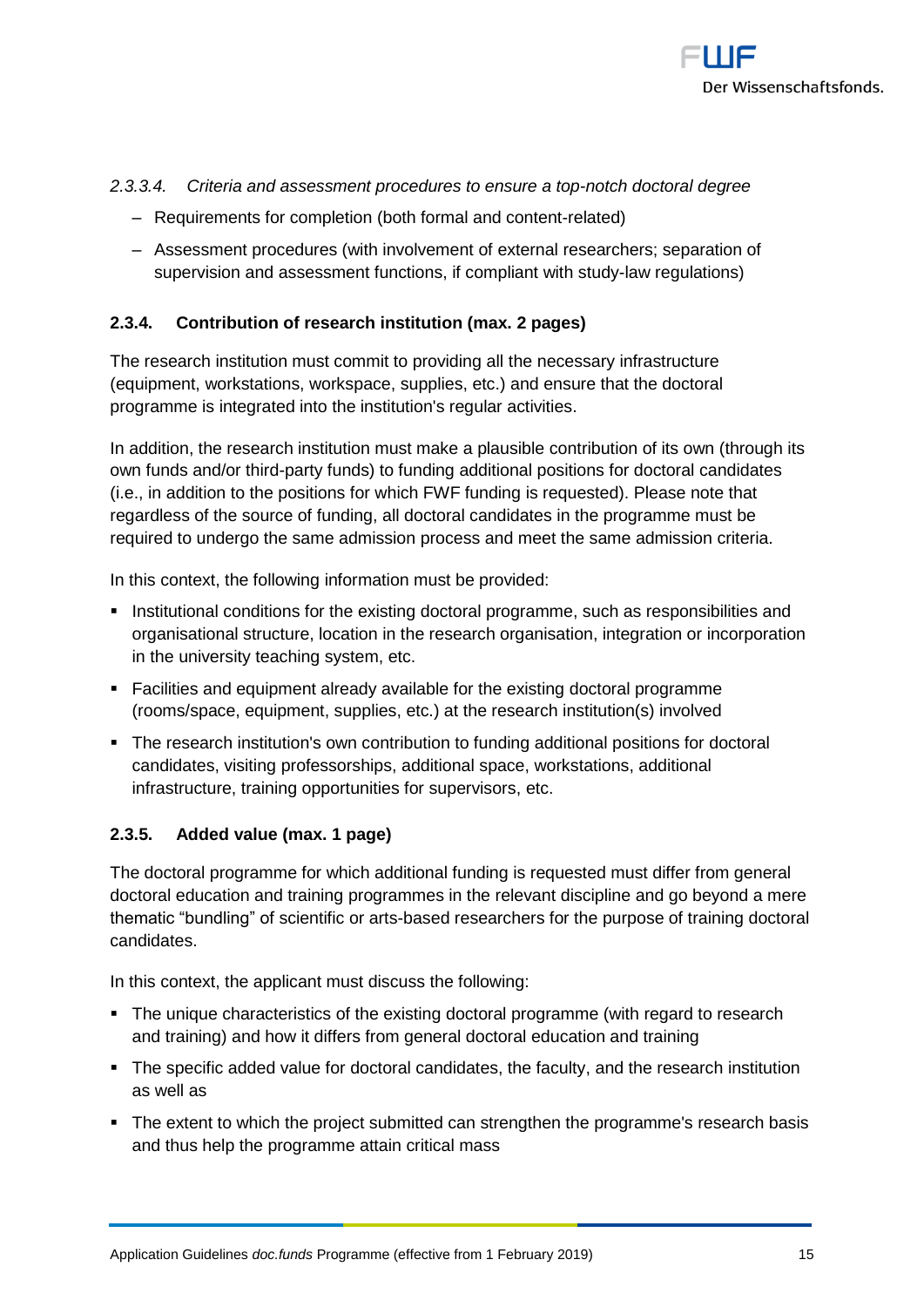

# <span id="page-15-0"></span>**2.4. Annexes to the project description**

Annexes are not included in the maximum character limit for the project description and must be attached to the project description in the specified order.

#### <span id="page-15-1"></span>**2.4.1. Annex 1: Information on and justification of requested funding**

The description of financial aspects shall be presented using the following structure and appended as Annex 1 to the project description. The list and justification of the requested funding must be in accordance with the costs indicated in the Cost breakdown form $^4\!$ .

- **Information on the funding requested** 
	- ‒ Concise justifications for the number of doctoral positions applied for (where appropriate, with reference to the planned dissertation projects)
	- ‒ Concise justifications for and planned use of requested funding for education and training

#### <span id="page-15-2"></span>**2.4.2. Annex 2: List of references**

<span id="page-15-3"></span>List of literature cited in the application on no more than 5 pages.

#### **2.4.3. Annex 3: CVs and description of previous research achievements**

The academic CVs and research achievements (publication/works list) must be attached for each faculty member and should be described on no more than three pages per person.

#### *2.4.3.1. Required contents for academic CVs*

- Name and contact details of the person, address of the research institution, and relevant websites. It is also required to provide a publicly available link to a list of all published publications/works of art; the use of **ORCID** is expressly recommended for this purpose.
- List of academic milestones and relevant positions held to date (with a brief explanation of any career gaps, if applicable)
- Main areas of research and short statement of the most important scientific/scholarly or arts-based results achieved to date
- *If applicable*, a list of doctoral candidates supervised in the last 5 years **outside of the doctoral programme** for which supplementary funding is requested (in table form: name, title/topic of the dissertation, start date, and date of doctoral degree or on-going $5$ )

 $<sup>4</sup>$  See also Footnote 1: Will be available in March 2019.</sup>

 $<sup>5</sup>$  Double mentioning of doctoral candidates listed in Attachment 2 must be avoided in any case.</sup>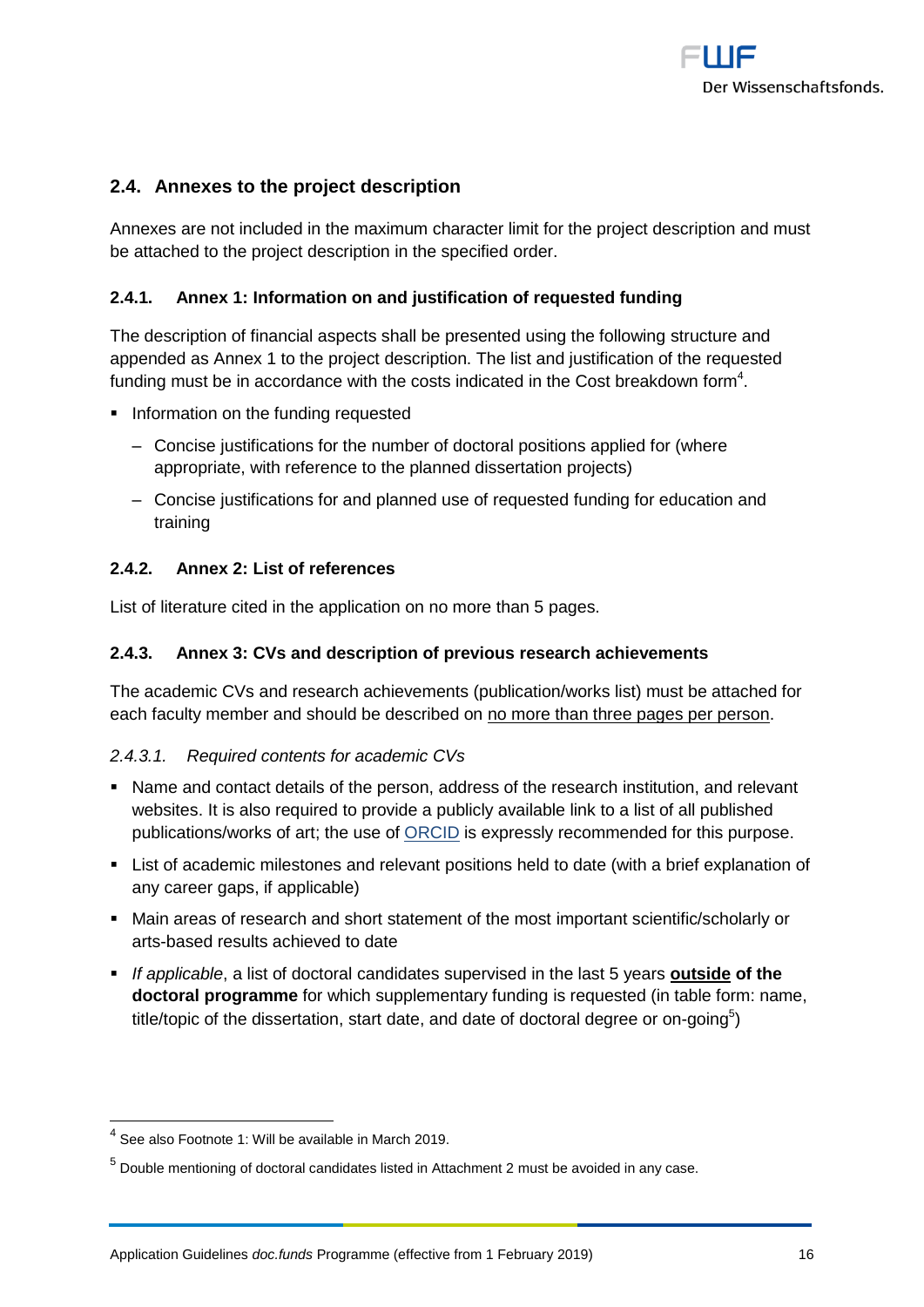

#### *2.4.3.2. Required description of previous research achievements*

- Academic publications/work lists: list of no more than ten of the most important published or accepted academic publications (journal articles, monographs, edited volumes, contributions to edited volumes, proceedings, etc.) or work lists; for each publication, either a [DOI address](http://www.doi.org/) or another [persistent identifier](http://en.wikipedia.org/wiki/Persistent_identifier) should be indicated. In accordance with the *[San Francisco Declaration on Research Assessment](https://sfdora.org/)* (DORA), journal-based metrics like the journal impact factor should not be included.
- Additional research achievements: list of no more than ten of the most important scientific/scholarly or arts-based research achievements apart from academic publications or works lists, such as awards, conference papers, keynote speeches, important research projects, research data, software, codes, preprints, exhibitions, knowledge transfers, science communication, licenses, or patents.

#### <span id="page-16-0"></span>**2.4.4. Annex 4: Collaboration letters**

If applicable, confirmations (each no more than 1 page) of national and international cooperation partners that are stated to be essential in the project description can be attached to the application.

# <span id="page-16-1"></span>**2.5. Required Attachments**

#### <span id="page-16-2"></span>**2.5.1. Attachment 1: Planned dissertation projects**

With reference to [2.3.1 Research Framework,](#page-11-1) a description of the planned dissertation projects should be attached to the application. The description should be no longer than 1 page, be written in a structured form, and address the hypotheses/research questions, approach/methods, time frame, and the participating faculty. Please note that the number of the described dissertation projects must correspond with the number of doctoral candidate positions requested.

#### <span id="page-16-3"></span>**2.5.2. Attachment 2: List of doctoral candidates supervised in the last 5 years**

Table with an overview of all doctoral students supervised **in the existing** doctoral programme in the last five years (2014-04/2019) including the following information: name of doctoral candidate, name of supervisor, title/topic of dissertation, start date, and date of doctoral degree or on-going.

#### <span id="page-16-4"></span>**2.5.3. Attachment 3: Publication or works list for the last 5 years**

A list of all published publications<sup>6</sup> or works of the last five years (divided into peer reviewed and non-peer-reviewed) of all faculty members for whom an academic curriculum vitae is

<sup>—&</sup>lt;br>6 Publication lists must include: all authors, complete titles, journal, year, and page numbers. For each publication, either [a DOI address](http://www.doi.org/) or another [persistent identifier](http://en.wikipedia.org/wiki/Persistent_identifier) should be indicated; for publications with more than 20 authors, an "et al." reference can be used.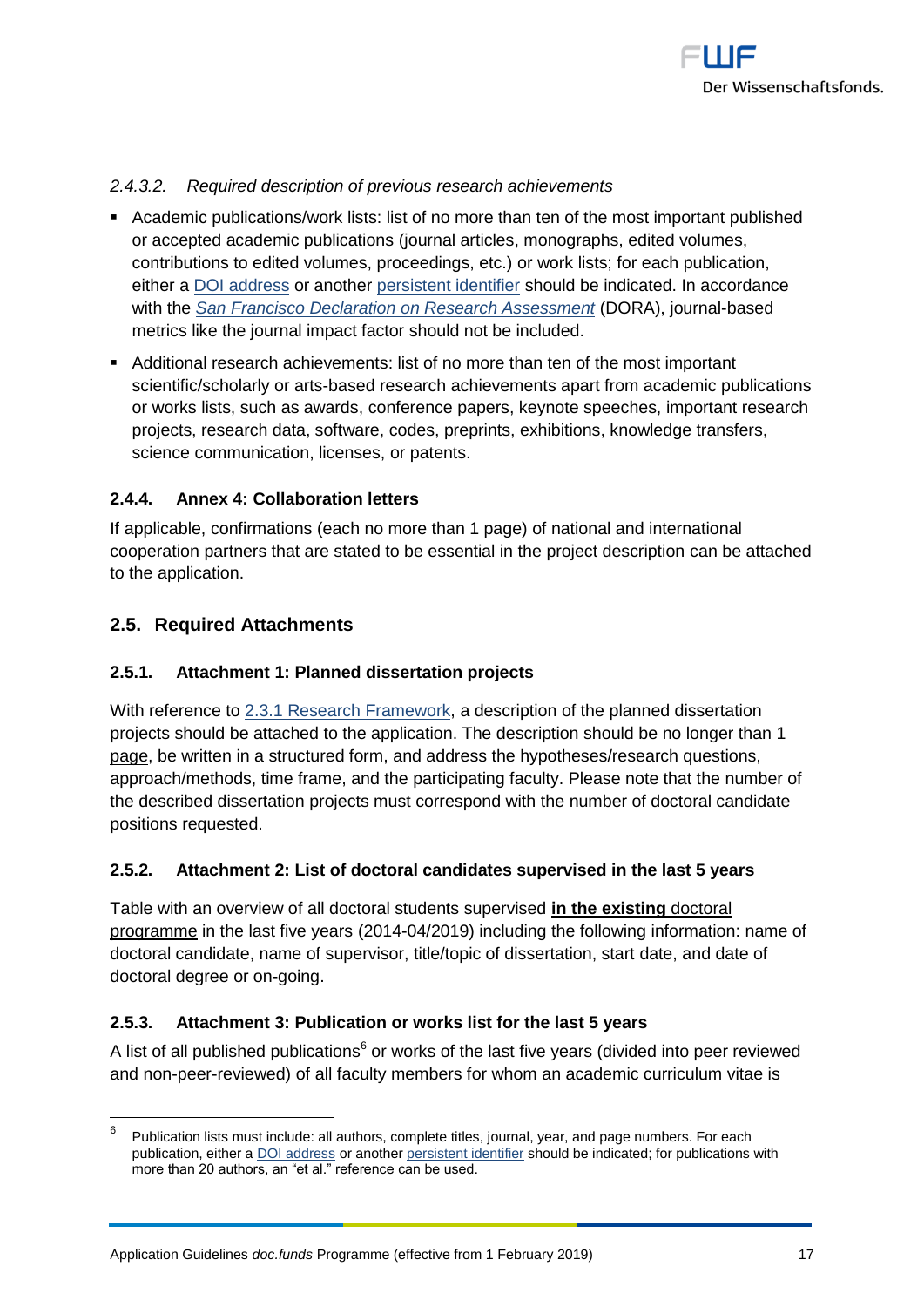

enclosed. This list helps the FWF to determine if there are any potential conflicts of interest with reviewers and thus speeds up the process of identifying reviewers. This list will not be forwarded to the reviewers.

# <span id="page-17-0"></span>**2.6. Forms**

All required forms must be completed in their entirety.

- **Application form**
- Programme-specific data form
- Cost breakdown
- Co-authors form: All persons who have made substantial research-related contributions to the conception and writing of the application should be named as co-authors. A brief description of the nature of each contribution should be included; where there are no coauthors, applicants should state this explicitly on the form.

In order for the application to be considered legally binding, the applicant must submit the completed application form along with a signed and stamped original copy of the "Affirmation".

# <span id="page-17-1"></span>**2.7. Additional attachments**

In addition to the project description and the forms, the following attachments should be uploaded, where applicable:

- Cover letter: In the case of an ongoing FWF-funded DK project or where two or more members of the faculty are closely related to a FWF-funded DK project, the differences between the FWF-funded DK project and the doctoral programme for which additional funding is being requested must be presented and comprehensively justified.
- **List of reviewers who should be excluded**
- For the attachments needed in the case of revising a rejected application (resubmission), see Section [2.8](#page-17-2)

It should be noted that any annexes or attachments in addition to the ones mentioned above shall not be considered in further stages of the process (such as letters of recommendation, publications not yet published).

# <span id="page-17-2"></span>**2.8. Revising a rejected application ("resubmission")**

A resubmission is defined as the revision of an application which has already been rejected with the same or similar research questions, regardless of the programme category. Where an applicant submits an application on the same or very similar research questions yet does not consider it to be a resubmission but an entirely new project, the applicant must submit a separate accompanying letter to the FWF Office explaining how the research questions have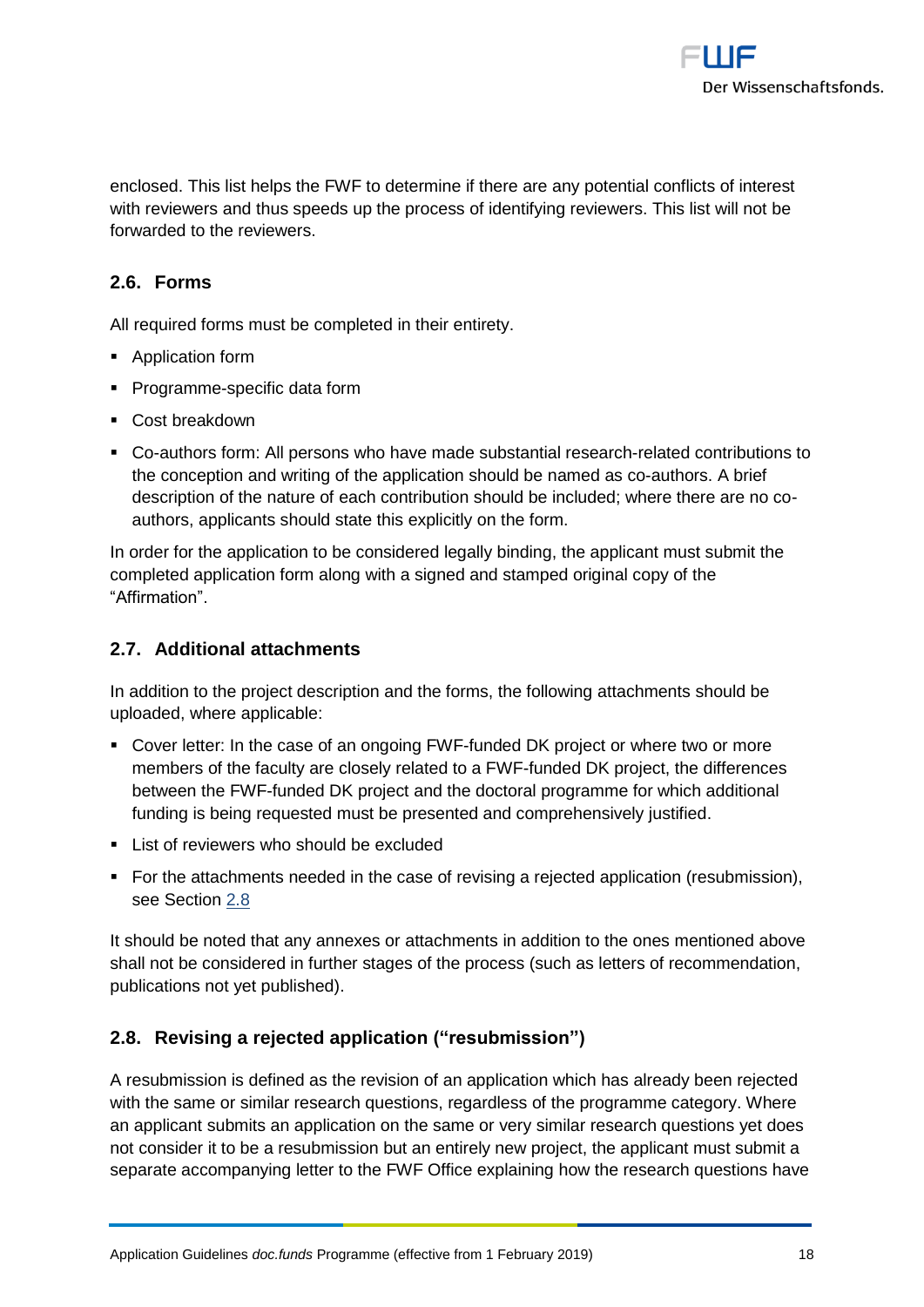

changed. For example, changes in research methods alone are not sufficient for a proposal to qualify as a completely new project. In cases of doubt, the decision-making bodies of the FWF shall decide.

If the project submitted is a resubmission of a rejected application,

- this should be indicated at the beginning of the project description (e.g., in a footnote).
- an accompanying letter containing an overview of all changes made in the resubmitted application must be submitted to the FWF; this overview will not be passed on to the reviewers.
- response(s) to reviews is (are) to be made: the applicant can decide whether the response(s) should be passed on to the relevant previous reviewer or all reviewers (see [Section 3\)](#page-18-0). These response(s) should address the suggestions and criticism expressed in each review of the previous application and point out the changes made on that basis. Such responses are not necessary in the case of reviews written by persons who are to be excluded from the review process for the resubmitted application. However, such exclusions must be justified and will also be counted toward the list of reviewers who should be excluded for the resubmission.

If all the reviewers are to receive this response, a document containing an overall response must be submitted.

If these responses are to be passed on only to the reviewers who were previously involved, a short response to each review in a separate document should be included.

Resubmissions must show changes. In the case of resubmissions of applications that have been rejected for the standardised reasons C3, C4, and C5, the changes need to be substantial (based on the comments in the reviews). If such changes are not made, the application will be returned without review by the decision-making bodies of the FWF.

# <span id="page-18-0"></span>**3. Processing and decision on the application**

All applications submitted by **6 May 2019** (date of postmark) will be subjected to a formal check by the FWF.

The review process generally takes about ten months. The FWF Board decides on applications once per year on the basis of recommendations issued by the international *doc.funds* jury. The jury's funding recommendations, in turn, are based on the written reviews received from international experts and on hearings to which the most promising applicants are invited. These hearings will be held on the first two days of the meeting of the international *doc.funds* jury (scheduled for February 2020).

Approximately one month before that meeting, the jury will prepare a shortlist of the most promising applications on the basis of at least three substantive reviews; those candidates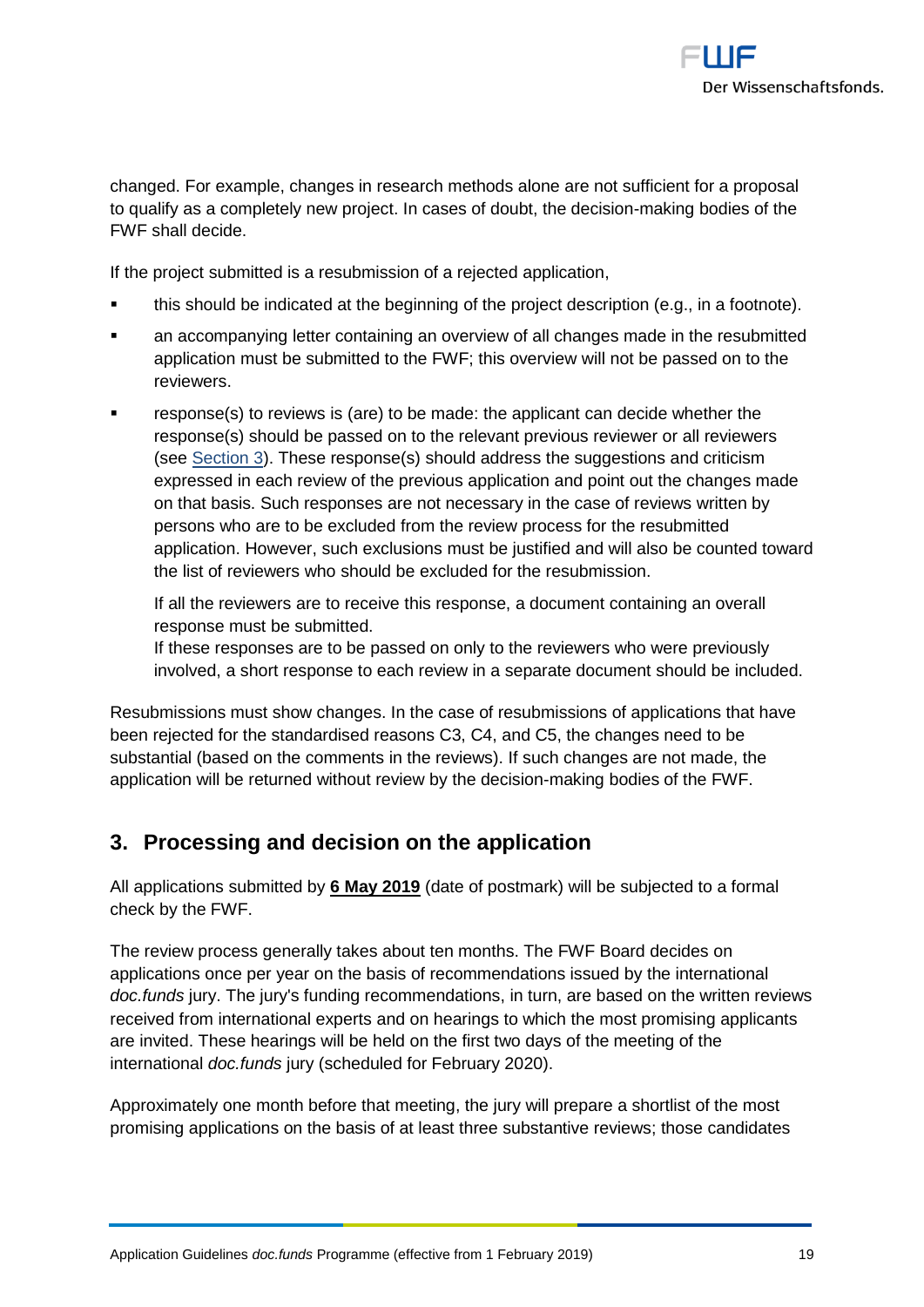

will then be invited to a hearing. After the hearings, the international *doc.funds* jury will hold a closed session to prepare its recommendations<sup>7</sup>.

Each research institution will be informed in writing of the decision. Research institutions whose applications are not selected for a hearing will receive a decision letter along with the reviews received (in anonymous form) prior to the meeting of the international *doc.funds* jury

#### *Requests for changes and returning applications without review*

The FWF Office undertakes a formal check of the application. Incomplete applications or those which do not comply with the FWF's regulations or which contain formal errors (in particular, those which exceed the permitted length) will be returned. If the problems identified in an application are not rectified within a reasonable period of time (no more than **ten calendar days** after notification), the decision-making bodies of the FWF will return these proposals without review. Similarly, the decision-making bodies of the FWF will return without review applications that have been previously rejected by the FWF and resubmitted without appropriate revisions.

All applications that conform with the FWF's regulations will be sent for review. The reviewers (generally persons working outside of Austria) will be selected by the members of the FWF Board and confirmed by the decision-making bodies of the FWF. Once the review process has begun, no more changes can be made to the application.

#### *Reasons for rejection*

The reasons for rejecting a project will be assigned one of five categories (C1–C5) and will be sent to applicants along with the reviews.

#### *Resubmissions*

If the application is a resubmission of a previously rejected proposal, the FWF will generally contact those reviewers who provided *constructive* criticism on the previous application. Reviewers who gave entirely positive or negative comments will generally not be contacted for a second review. However, please note that all resubmissions are also evaluated by new reviewers.

#### *Proposal bans*

 $\overline{a}$ 

Applications that are rejected for reason C5 will be barred for 12 months (from the date of the decision) and cannot be resubmitted during that period.

 $<sup>7</sup>$  A detailed description of the decision-making process, the criteria for selecting international reviewers, detailed</sup> rules concerning conflicts of interest, and the composition of expert juries and boards can be found in the [General principles of the decision-making procedure.](https://www.fwf.ac.at/en/research-funding/decision-making-procedure/decision-making-procedure/)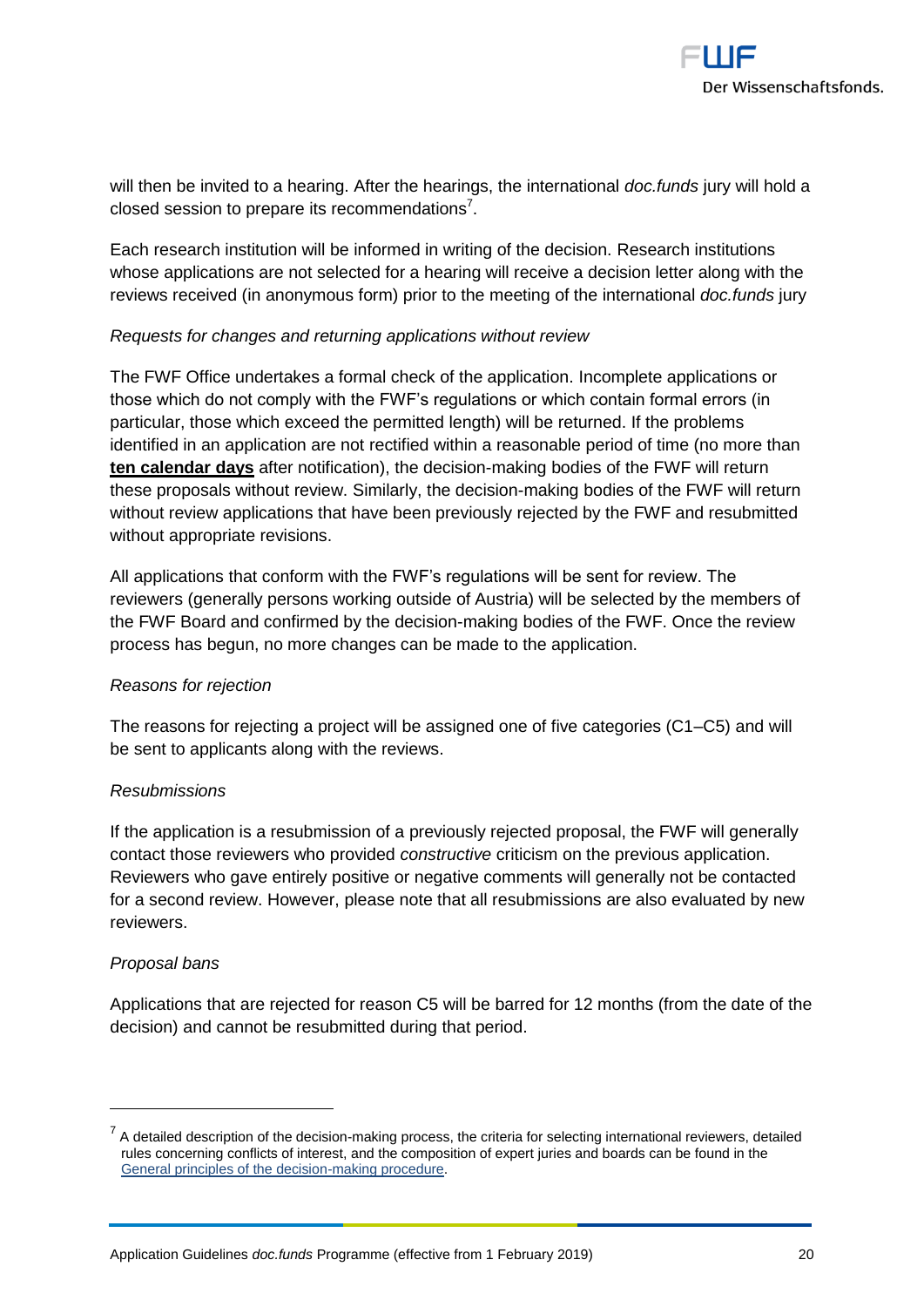

Applications that have been submitted three times and rejected for reasons C3 or C4 (i.e., the original application and the respective resubmissions) are also barred for 12 months (from the date of decision); rejections for reasons C1 or C2 do not count towards this total.

#### *Exclusion of reviewers*

Applicants may include a separate document with a list of reviewers who should not be asked to review the application due to possible conflicts of interest. A detailed description of the FWF's rules concerning conflicts of interests can be found in the [General principles of the](https://www.fwf.ac.at/en/research-funding/decision-making-procedure/decision-making-procedure/)  [decision-making procedure.](https://www.fwf.ac.at/en/research-funding/decision-making-procedure/decision-making-procedure/)

This list may include up to **three potential reviewers** whom the applicant believes may have conflicts of interests. This selection must be briefly justified. If the reasons for exclusion are professionally and technically sound, the FWF will generally fulfil such requests and will exclude those reviewers from the review process.

Please note that the FWF does not wish to receive, nor will it consider a list of possible reviewers from applicants.

# <span id="page-20-0"></span>**4. Compliance with legal requirements and standards of research integrity**

The FWF would like to point out that applicants must comply with all legal requirements and safety provisions (e.g., Federal Disabilities Act) that apply for their *doc.funds* project and obtain all the necessary permits (e.g., from the Ethics Commission, the Commission for Animal Experimentation, the Federal Monuments Authority Austria, or the relevant foreign authorities).

Applicants must also comply with the guidelines for [good scientific practice](https://oeawi.at/guidelines/?lang=en) of the Austrian Agency for Research Integrity (ÖAWI) when submitting the application and carrying out the project.

Where a violation of these rules is suspected, an investigation must be initiated at the respective research institution, or the suspicion must be passed on to the [Austrian Agency](https://oeawi.at/?lang=en)  [for Research Integrity](https://oeawi.at/?lang=en) (ÖAWI). In the event of serious suspected cases, the research institution should definitely inform the ÖAWI. The FWF reserves the right to suspend, in part or in whole, any procedures related to applications or ongoing projects until the investigation has been concluded. For more detailed information, see [FWF procedure in cases of](https://www.fwf.ac.at/fileadmin/files/Dokumente/Research_Integrity_Ethics/FWF_Verfahren_Research_Misconduct-en.pdf)  [suspected scientific misconduct.](https://www.fwf.ac.at/fileadmin/files/Dokumente/Research_Integrity_Ethics/FWF_Verfahren_Research_Misconduct-en.pdf)

# <span id="page-20-1"></span>**5. Publication of project data and results**

The FWF would like to point out that should the project be approved, the FWF will publish on its website a summary of the project in German and English for public relations purposes –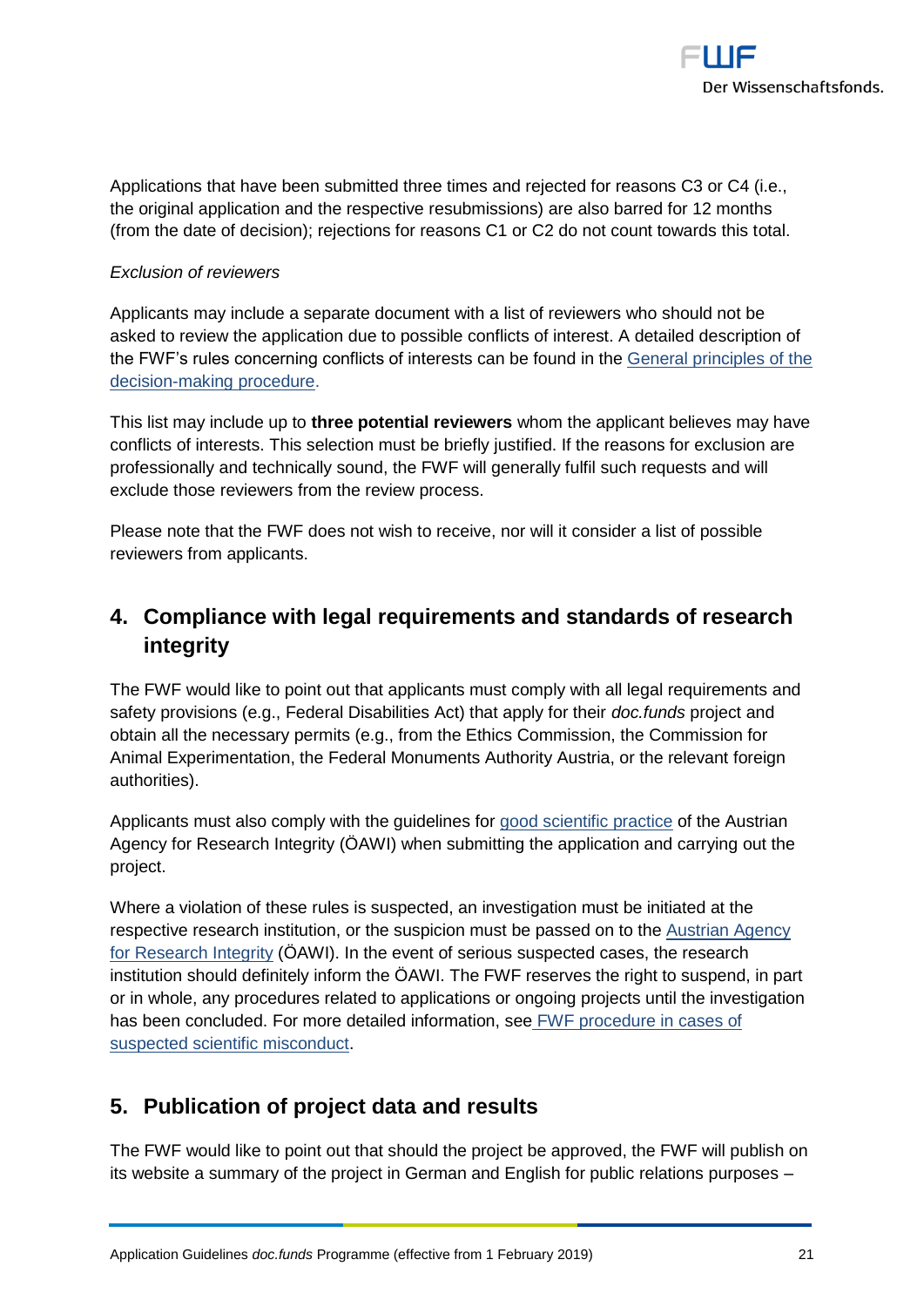

which must be sent to the FWF when returning the grant agreement – as well as the amount of funding granted and, on project completion, summaries of the final report of the project. These summaries are to be written in such a way as to safeguard legitimate interests of secrecy for reasons of national defence and patent law and to protect trade secrets appropriately.

In addition, the FWF requires a data management plan (DMP) for all approved projects. This should also be sent to the FWF when returning the grant agreement. The template for the DMP can be viewed and downloaded at [https://www.fwf.ac.at/en/research-funding/open](https://www.fwf.ac.at/en/research-funding/open-access-policy/research-data-management/)[access-policy/research-data-management/.](https://www.fwf.ac.at/en/research-funding/open-access-policy/research-data-management/)

In presentations and publications of project results (e.g., scholarly publications, research data), applicants must comply with the relevant requirements on acknowledging the FWF as the funding institution and the FWF's [Open Access Policy.](https://www.fwf.ac.at/en/research-funding/open-access-policy/)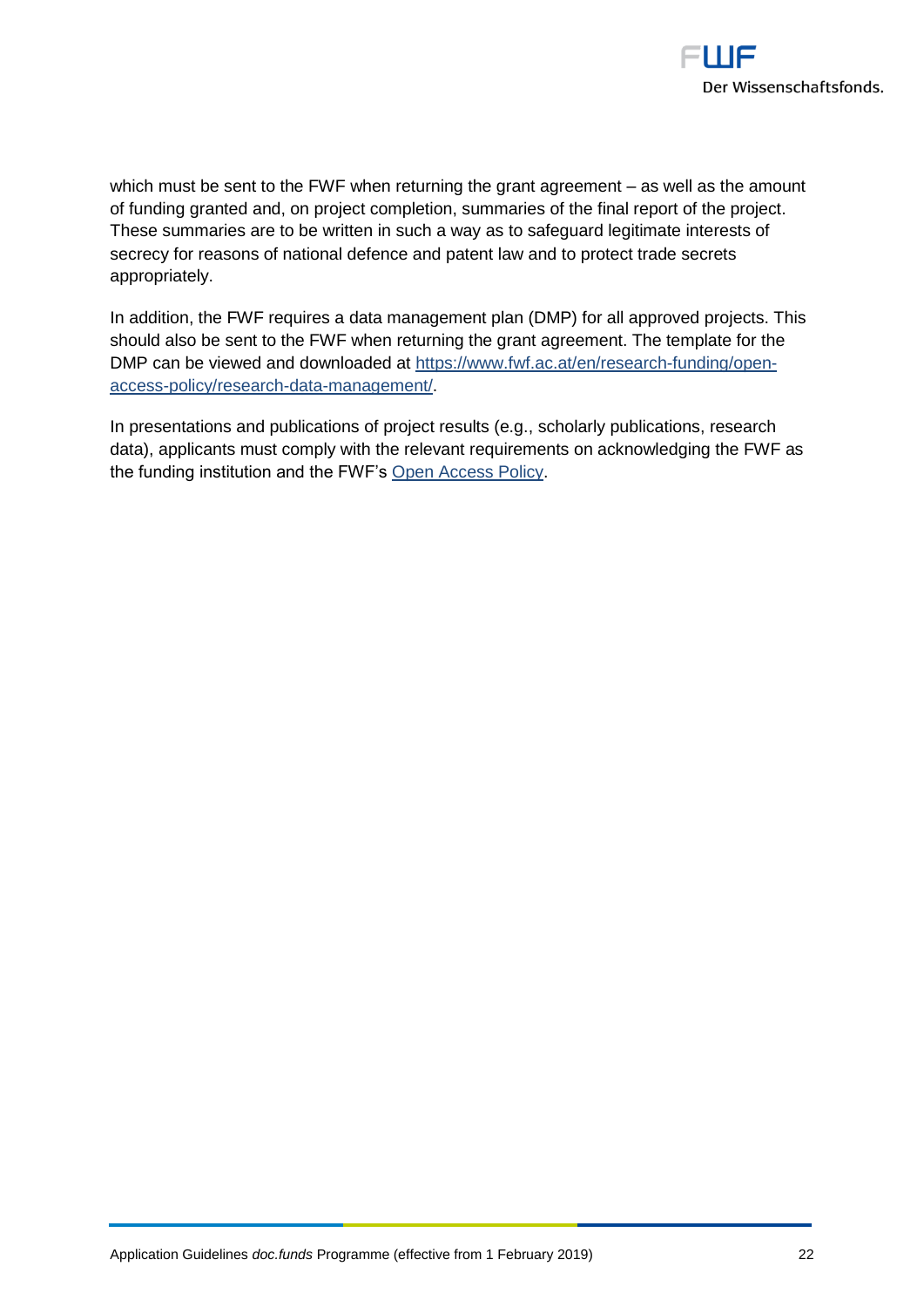

# <span id="page-22-0"></span>**6. APPENDIX I: Notes and questions for reviewers in the**  *doc.funds* **programme<sup>8</sup>**

In all of its programmes, the FWF actively supports equal opportunities and equal treatment. The review of an application must not put applicants at a disadvantage for non-researchrelated reasons such as age, gender, etc. For example, the review of applications should not focus on the actual age, but on the relation between the previous research achievements and the length of his/her research career. For the FWF, equal opportunities also means taking into account any unavoidable delays in individual research careers that have led to publication gaps, less time spent abroad, etc. (e.g., due to well-founded, extended qualification periods; time spent raising children; long-term illness; caring for relatives; etc.).

In writing your review, please keep in mind that your comments in the first section of the review will be forwarded to the applicant and, where applicable, other reviewers, in an anonymous way.

The FWF would like to point out that the length and the form of the project proposal must fulfil the form requirements<sup>9</sup> of the FWF, and therefore we ask that you keep these restrictions in mind when writing your review.

The FWF is obligated to ensure the best possible use of public-sector funds for basic research according to scientific/scholarly research criteria. We therefore ask you to comment on the following aspects of the application in Section 1a.

# Section 1a (forwarded to the applicant in its entirety):

#### **1) Quality of prior and planned research**

Relation to current state of the art, innovation potential, thematic focus and coherence, international visibility and competitiveness, and sex-specific and gender-related issues [where relevant to the subject area]

- of the planned project / the planned dissertation projects
- ‒ of previous research achievements

 $\overline{a}$ 

<sup>8</sup> Further information on the FWF's corporate policy and mission or the application guidelines for *doc.funds* projects can be found on our website a[t https://www.fwf.ac.at/en/about-the-fwf/corporate-policy/](https://www.fwf.ac.at/en/about-the-fwf/corporate-policy/) and https://www.fwf.ac.at/en/research-funding/fwf-programmes/docfunds/

<sup>9</sup> Form requirements: Project description incl. figures and tables, no more than 20 pages; list of literature cited no more than 5 pages; academic CVs and description of previous research achievements of the faculty members incl. the 10 most important publications, no more than 3 pages each.